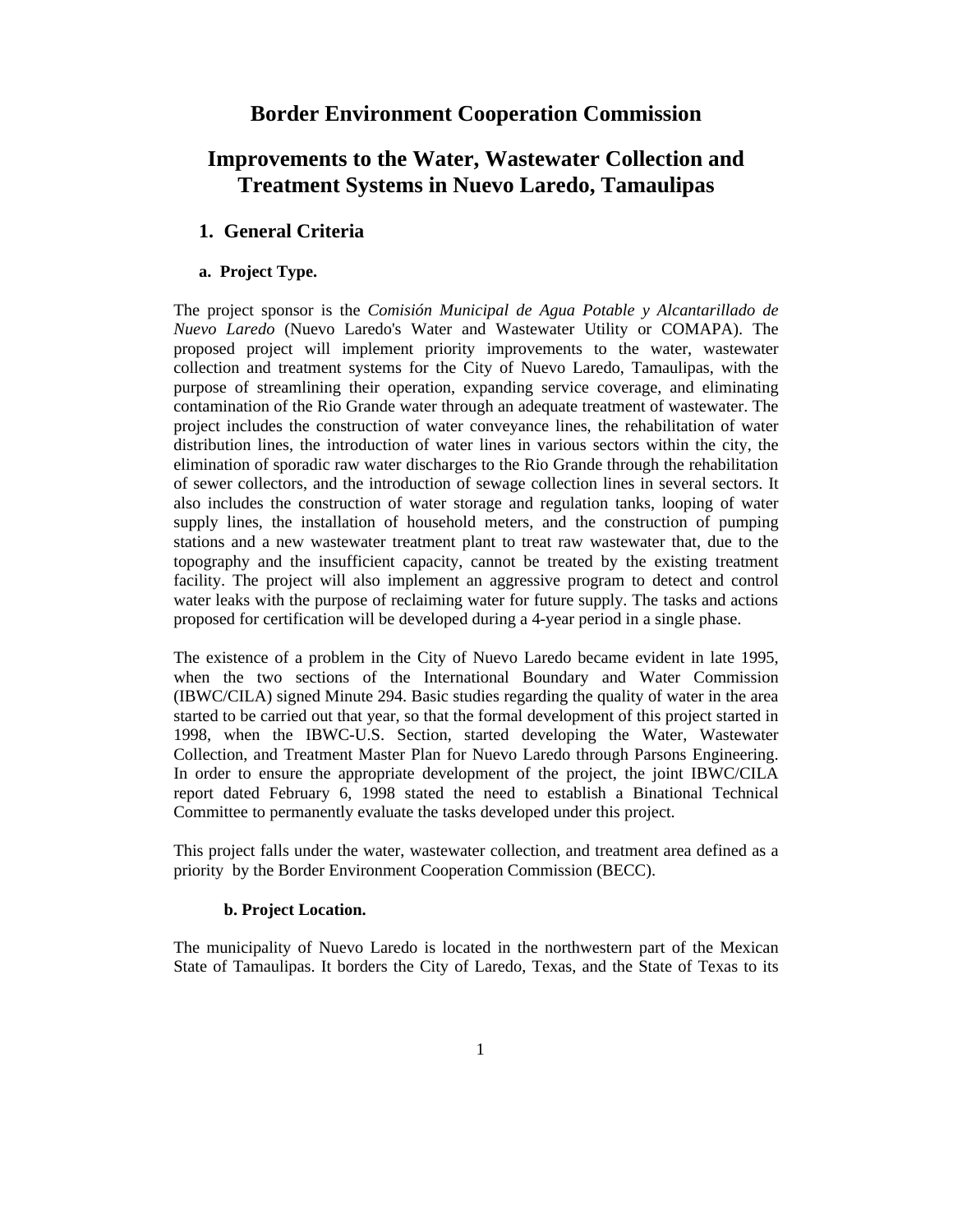north and east; to the south it meets the municipality of Guerrero, Tamaulipas, and to the west and southwest, the municipality of Anahuac, State of Nuevo Leon.

The seat of the municipality of Nuevo Laredo is located at 27º 29' northern latitude and 99º 31' western longitude, 150 meters above sea level, on the border and northwestern most part of the State. The project, therefore, is located within the area comprised of 100 kilometers to either side of the U.S.-Mexico border.



The 2000 Census reported 310,277 residents in the municipality and 308,860 residents in the city alone.

### **c. Project Description and Tasks**

### **c.1. Sources of Water Supply**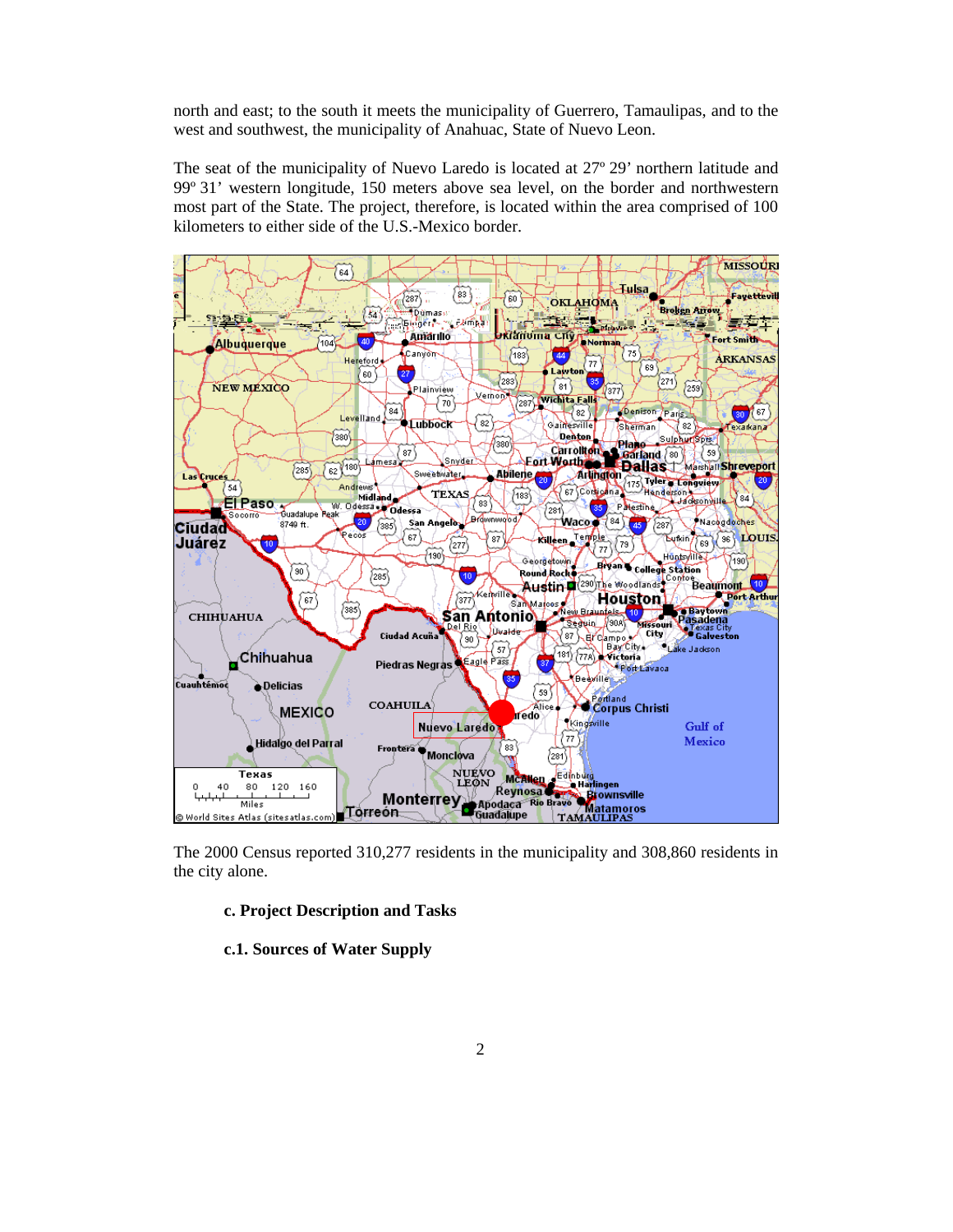The primary source of water supply for the area is the Rio Grande, whose runoff at the city is regulated by the Amistad Reservoir, and local runoff comes from various tributaries such as the San Diego, San Rodrigo, and Escondido rivers. Hydrometric records indicate a mean annual flow of 2,925.9 million cubic meters, and a minimum of 1,209.7 million cubic meters, which provide water supply to various communities located downstream from the reservoir and down to the Gulf of Mexico.

The quality of river water at the two divert sites is considered acceptable for water treatment, having found fecal coliforms at divert sites.

### **c.2. Existing Infrastructure**

### **c.2.1. Drinking Water.**

By the year 2001, the average drinking water allotment in Nuevo Laredo was 496 l/res/day, with a physical efficiency estimated at 58%, according to the Parsons study. The project intends to revert these numbers, so as to reduce the average allotment to 350 l/res/day, and the efficiency will grow to 80%. The existing infrastructure consists of two intakes along the right side margin of the Rio Grande. The first of them supplies the Central water treatment facility, which is the primary source of water supply and has a 1,700 l/s design capacity. It has been in operation since 1926 and has been remodeled several times, but does not have bulk water metering. The water treatment process consists of water flocculation, settling, filtration, disinfection, and pumping to the distribution lines. The water obtained from this facility meets drinking water standards throughout the year, except for short periods of time (hours) associated to increased turbidity in the river. The problem of the disposal of sludge resulting from the plant's process needs to be addressed.

The second intake structure supplies water to the Southeast plant, a modular facility with more advanced technology. It currently has 400 l/s capacity, two operating modules with 200 l/s capacity each, and it has the final design for its future expansion. This facility also requires bulk water metering and has enough land for the expansions anticipated in the original project.

Due to its topographic conditions, Nuevo Laredo has 14 pumping stations; 4 are within the water treatment plants and the other 10 throughout the water distribution system, usually linked to water storage tanks. The current condition of the pumping equipment ranges from fair to poor, has a low efficiency, and lacks of an emergency equipment. The project intends to renovate the pumping equipment within the short term, taking into account the findings of the planning study.

There are 17 water storage and regulation tanks with a total capacity of 39,690  $m<sup>3</sup>$ , which allows the city to regulate a volume of water flow of up to 3,608 l/s above the current level. The physical condition of the tanks is deficient, so much so that some of them need to be replaced or retrofitted.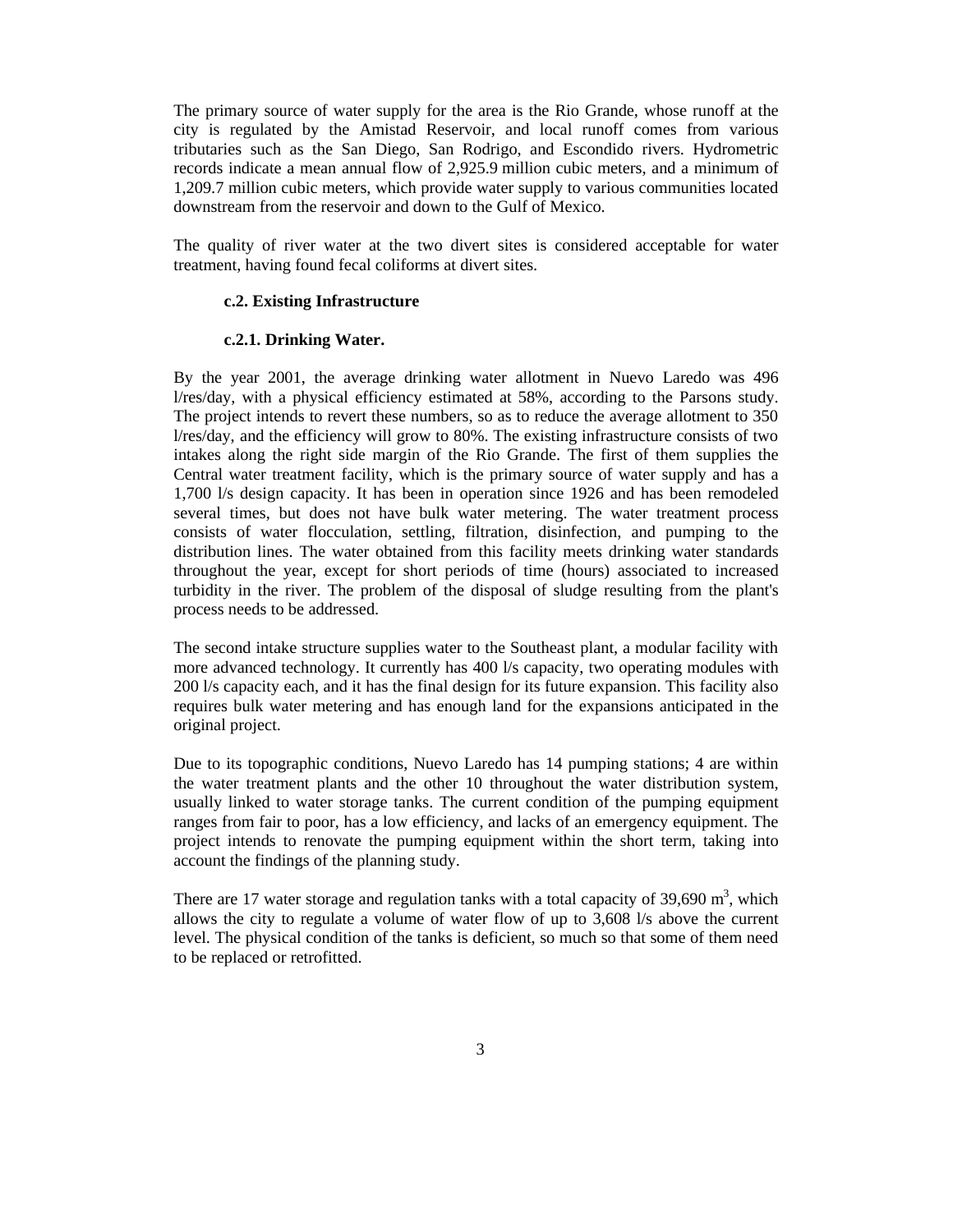The distribution system provides water to 96% of the population, approximately, and has deficiencies resulting from the age of the pipelines and the lack of capacity in primary lines, which causes low pressure and service shortcomings. Required actions include the replacement of some sections, the construction of reinforcements in primary lines, sectional looping throughout the system, and the optimization of pumping stations and water storage and regulation tanks.

### **c.2.2. Sewage.**

The sanitary sewage collection system is comprised of drainpipes, sewers and mains, and provides coverage approximately to 85% of the population. The sewer collection system works primarily by gravity; however, it has two pumping stations available: one of them in the Reforma Sector, in the northern part of the city, with 400 l/s capacity, and the other one in the Virreyes Sector, with 36 l/s capacity.

Sanitary sewage lines have three types of general problems: a) a significant backlog in the construction of primary infrastructure for the city, which currently makes available the sanitary sewage system to only 85% of the population; b) the large number of users who, despite having the infrastructure to be connected to the wastewater collection system, do not make use of it; thus, although there is available infrastructure to cover 85% of the population, only 71% of the residents are actually connected to the system; c) the deterioration of old wastewater mains, many of which have had failures and have collected sediments and silt, a condition that has reduced their hydraulic capacity and forces them to divert raw wastewater to the storm drainage system and ultimately discharge it into the Rio Grande without treatment. To date, 14 sites with these conditions have been identified as they discharge approximately 200 l/s to the Rio Grande in heavy rainfall events. Repairs to these interconnections are scheduled to be performed during the first year of the project.

### **c.2.3. Storm Drainage System.**

The community has a storm drainage system that operates in most of the locality by gravity. It is comprised of 23 sewers that drain directly into the Rio Grande or into smaller channels that finally flow into the river. Some of these sewers periodically discharge raw wastewater from undesirable interconnections into the sanitary sewage system, a condition that the project intends to eliminate it in the short term. Among the storm sewers that receive wastewater, the *America* and *15 de Septiembre* sewers stand out, which together collect close to 160 l/s.

As with the sanitary sewage system, some silting and damages due to the old age of the pipes have been detected, but in general, they operate adequately. Recently developed urban areas lack a storm drainage system.

# **c.2.4. Wastewater Treatment.**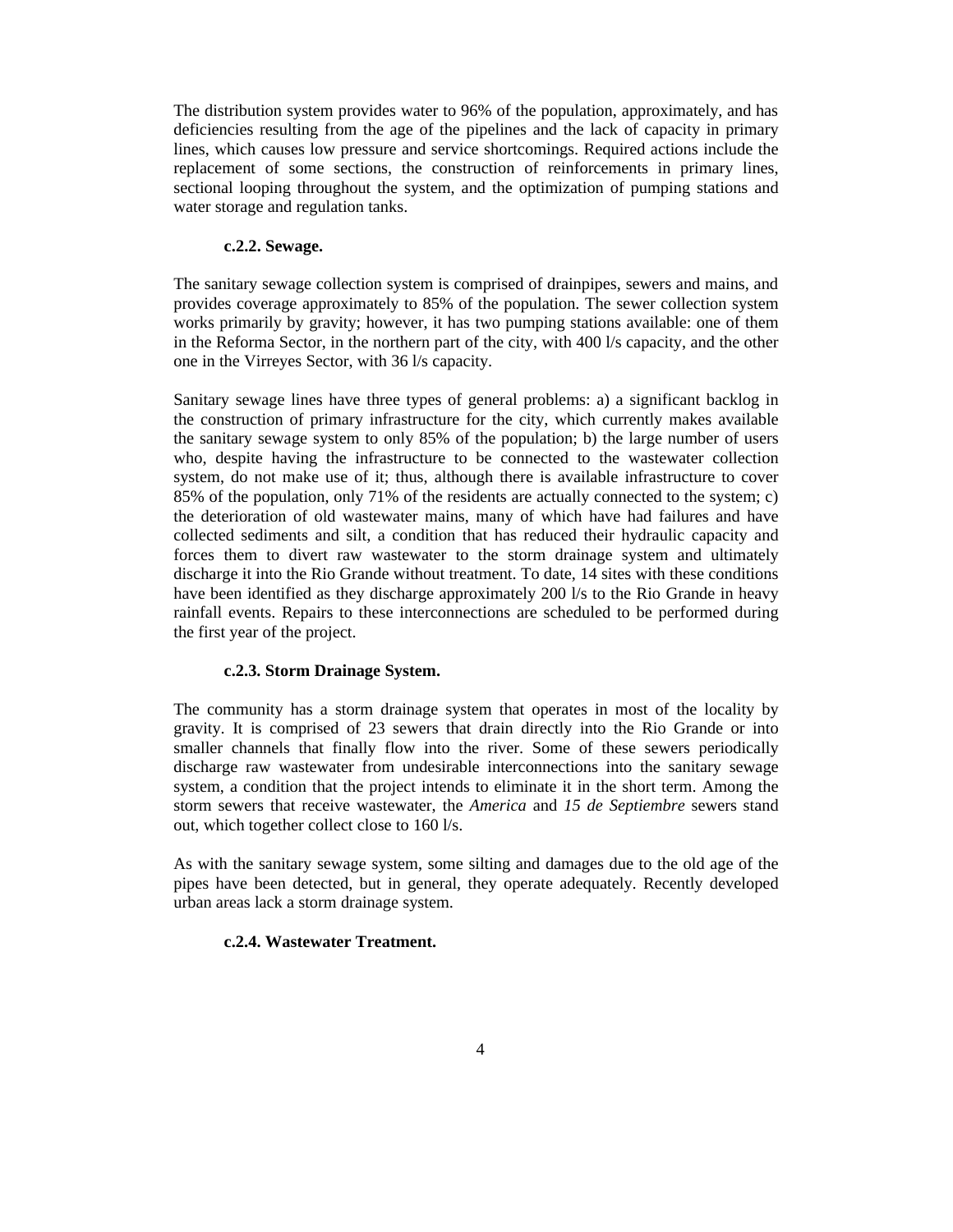The community has a wastewater treatment facility known as the International Wastewater Treatment Plant (IWWTP), which receives wastewater from the two primary sewers in the city: the Coyote and Ribereño main sewer collectors. The wastewater treatment system is comprised of a lift station that sends off wastewater to the IWWTP, which has an aerobic treatment process that includes oxidation ponds supplemented by secondary settlement.

The plant's design capacity is 1,360 l/s (average flow), but in extraordinary events it can treat a maximum flow of 3,600 l/s for 2 hours. It is designed to deliver  $20/20$  mg/l BOD<sub>5</sub> and TSS water quality, but it currently discharges water of higher quality directly into the Rio Grande. At the present time, the average hourly flow is around 975 l/s, a volume of flow that will increase to approximately 200 l/s when wastewater discharges that currently flow through the storm drainage system are incorporated. The plant's operation is satisfactory, as it only presents some problems with the handling of sludge.

Additionally, there are two package treatment facilities that treat wastewater from the *Reservas Territoriales* and *Oradel* residential areas. These have 30 and 47 l/s nominal design capacity respectively, with the first plant operating only partially. Both facilities operate with activated sludge and have good efficiency.

In order to address the infrastructure backlog mentioned above, improve the system's efficiency, and ensure adequate service for the population of Nuevo Laredo, the project has identified priority tasks and actions for the following 3 years, including some that, due to the system's particular needs and planning guidelines, were built during 2003. The following table shows a summary of project investments broken down by type of work.

| <b>YFAR</b>                         | <b>DRINKING WATER</b> | <b>IMPROVEMENTS TO</b><br><b>WATER AND</b><br><b>WASTEWATER</b><br><b>COLLECTION EFFICIENCY</b> | <b>SANITARY</b><br><b>WASTEWATER</b><br><b>COLLECTION AND</b><br><b>TREATMENT</b> | <b>TOTAL</b>    |
|-------------------------------------|-----------------------|-------------------------------------------------------------------------------------------------|-----------------------------------------------------------------------------------|-----------------|
| 2003                                | 24,561,646.25         | 23,410,567.83                                                                                   | 28.898.094.53                                                                     | 76,870,308.61   |
| 2004                                | 11,079,683.28         | 32,901,779.40                                                                                   | 43,575,606.63                                                                     | 87,557,069.31   |
| 2005                                | 25,903,899.98         | 53,775,580.94                                                                                   | 93,260,126.53                                                                     | 172,939,607.45  |
| 2006                                | 0.00                  | 68,766,747.53                                                                                   | 211,604,609.87                                                                    | 280,371,357.40  |
| <b>SUBTOTAL</b><br><b>FOR WORKS</b> | 61,545,229.51         | 178,854,675.70                                                                                  | 377,338,437.56                                                                    | 617,738,342.77  |
| <b>FINAL</b><br><b>DESIGN</b>       | 1,248,643.10          | 5.104.065.30                                                                                    | 10,415,556.45                                                                     | 16,973,452.17   |
| <b>TOTAL</b>                        | 62.793.872.61         | 183.958.741.00                                                                                  | 387,753,994.01                                                                    | 634.506.607.62* |

\* Figures in current pesos by June 2004.

Planning efforts for the operation and maintenance of the aforementioned water, wastewater collection and treatment systems include the continuation of said activities with the existing infrastructure, optimizing such with the incorporation of new facilities and the rehabilitation of existing ones. These actions will be carried out, as indicated above, within the project's first three years.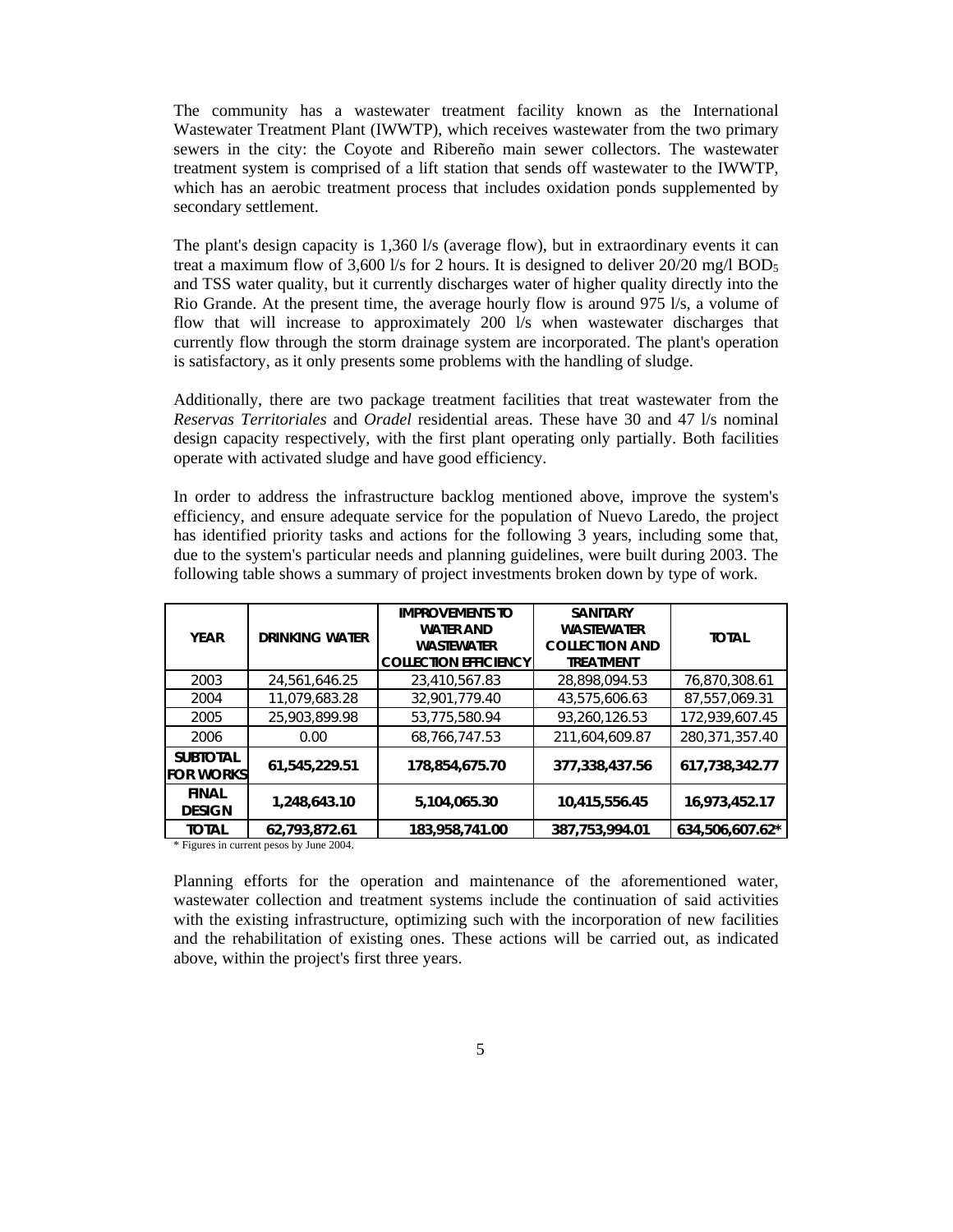Standing out for the short term are actions intended to reduce water usage, especially at the household level, and the total elimination of raw wastewater discharges into the Rio Grande. Under the project, 15,000 household meters will be installed during 2004 to cover 100% of the system's customers, in addition to existing bulk water meters at the two water treatment facilities. Concurrent with these actions, COMAPA will implement an ambitious leak detection and control program throughout the city. This will also be developed throughout 2004 and has an estimated cost of 15.0 million pesos; it will reclaim valuable amounts of water for future use. In addition, the project proposes the looping of water lines to substantially improve the system's operation and consequently, its overall efficiency.

A new water regulation tank will be built and two tanks will be interconnected and their electrical and mechanical equipment will be upgraded to improve the system's overall efficiency. Five new sections of water conveyance lines of different diameters will be built in various sites throughout the city; 14 segments of primary distribution lines will be rehabilitated to improve the system's efficiency, and new drinking water lines will be built in 7 sectors.

As for wastewater collection, tasks considered for certification include: more than 20 km. of main sewer collectors, the rehabilitation or replacement of 13 segments of sewer lines in various parts of the city to expand wastewater collection capacity and allow for the connection of households that currently lack the service or are not connected due to insufficient capacity. The project proposes the introduction of sanitary sewage collection to 11 sectors in the city. Fourteen cross-connections of wastewater lines with the storm drainage system will be eliminated. In addition, two lift stations will be built.

One of the project's main objectives is to provide Nuevo Laredo within the short term with wastewater treatment infrastructure to adequately treat all wastewater produced by the city at the existing IWWTP, as well as the construction of the first phase  $(400 \text{ l/s})$  of a new wastewater treatment facility in the city's northwest area, with a total capacity of 600  $l/s$ .

### **d. Conformance to International Treaties and Agreements**

The La Paz Agreement signed by Mexico and the United States on 1983, established the commitment of both countries to protect, enhance and conserve the environment along the common border. The responsibility for the implementation of these policies has been entrusted to the U.S. and Mexican sections of the International Boundary and Water Commission (IBWC/CILA). These joint cooperation efforts were hastened as a result of the North American Free Trade Agreement.

Under the above provisions, this project initiated with a study titled "Observations regarding the Quality of Water along the U.S.-Mexico Border" and developed by IBWC/CILA, whose Final Report was made available in 1992 and ratified by Minute 294 of November 24, 1995, entitled "Infrastructure Planning for addressing Border Wastewater Collection and Treatment Issues", in which both sections of the IBWC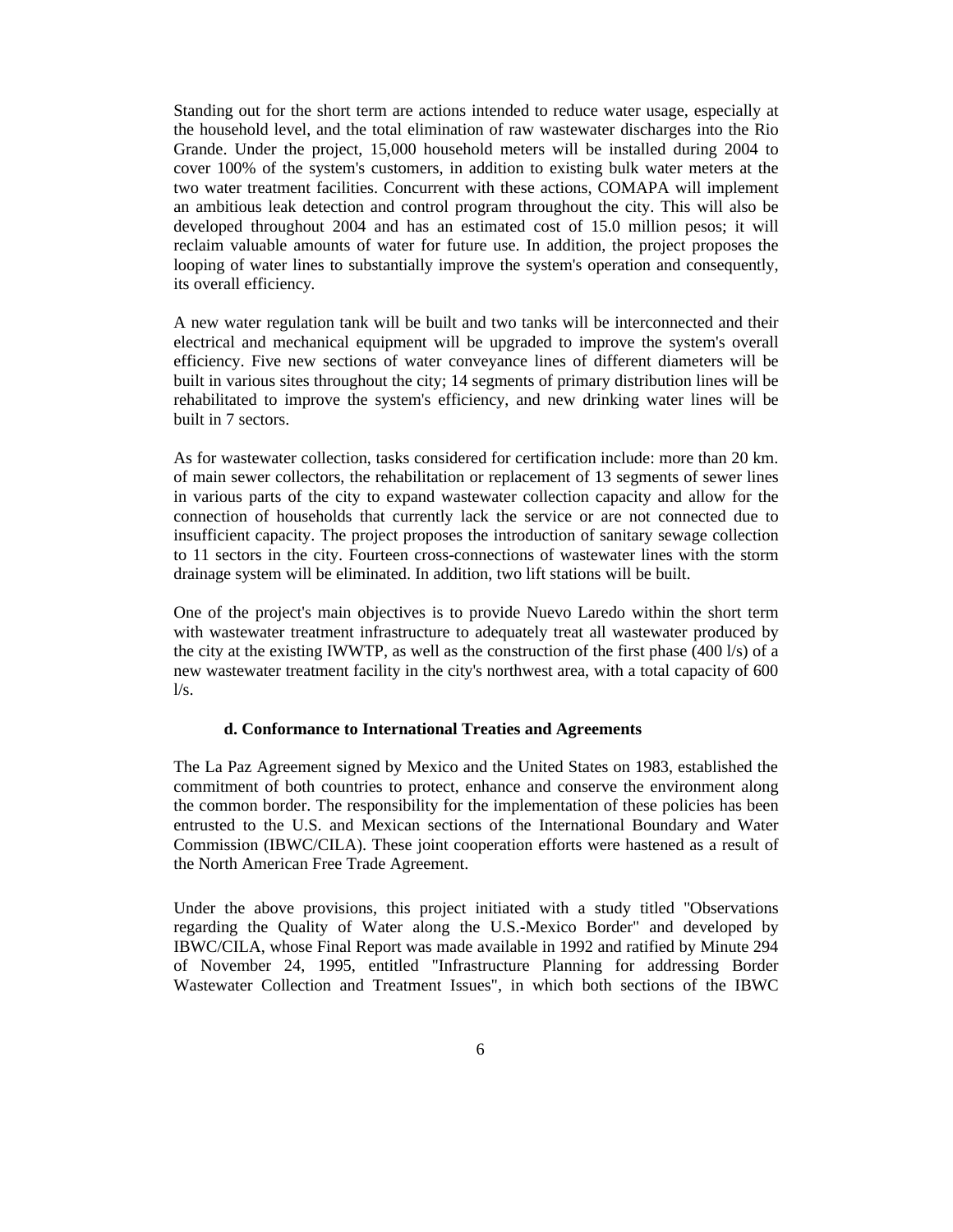commit themselves to join efforts and contribute with resources to develop projects along the border aimed at improving sanitation conditions, primarily in cities along the border, among which is Nuevo Laredo, Tamaulipas.

Minute 307 of the IBWC, signed on March 16, 2001, provides some water use policies intended to establish a contingency plan to address Mexico's water debt to the United States that resulted from the 1944 International Boundary and Water Treaty.

The project herein, in addition to conforming to these international treaties and agreements, will result in great binational benefits, to include:

- 1. The elimination of wastewater discharges to the Rio Grande caused by the deterioration of mainline of sewage collection system. This will result in environmental benefits for both countries.
- 2. A more efficient and rational use of water as proposed by this project evidences the willingness of Mexican authorities, especially those of Nuevo Laredo, to abide by water distribution agreements between Mexico and the United States.
- 3. Investments will be made in water projects to increase water use efficiency by reducing per capita water use and making a more rational use of the scarce volume of water obtained from the Rio Grande.
- 4. Institutional capacity building actions will provide for increased operation and commercial efficiency of COMAPA Nuevo Laredo, creating thus a comprehensive water culture to achieve the city's sustainable development.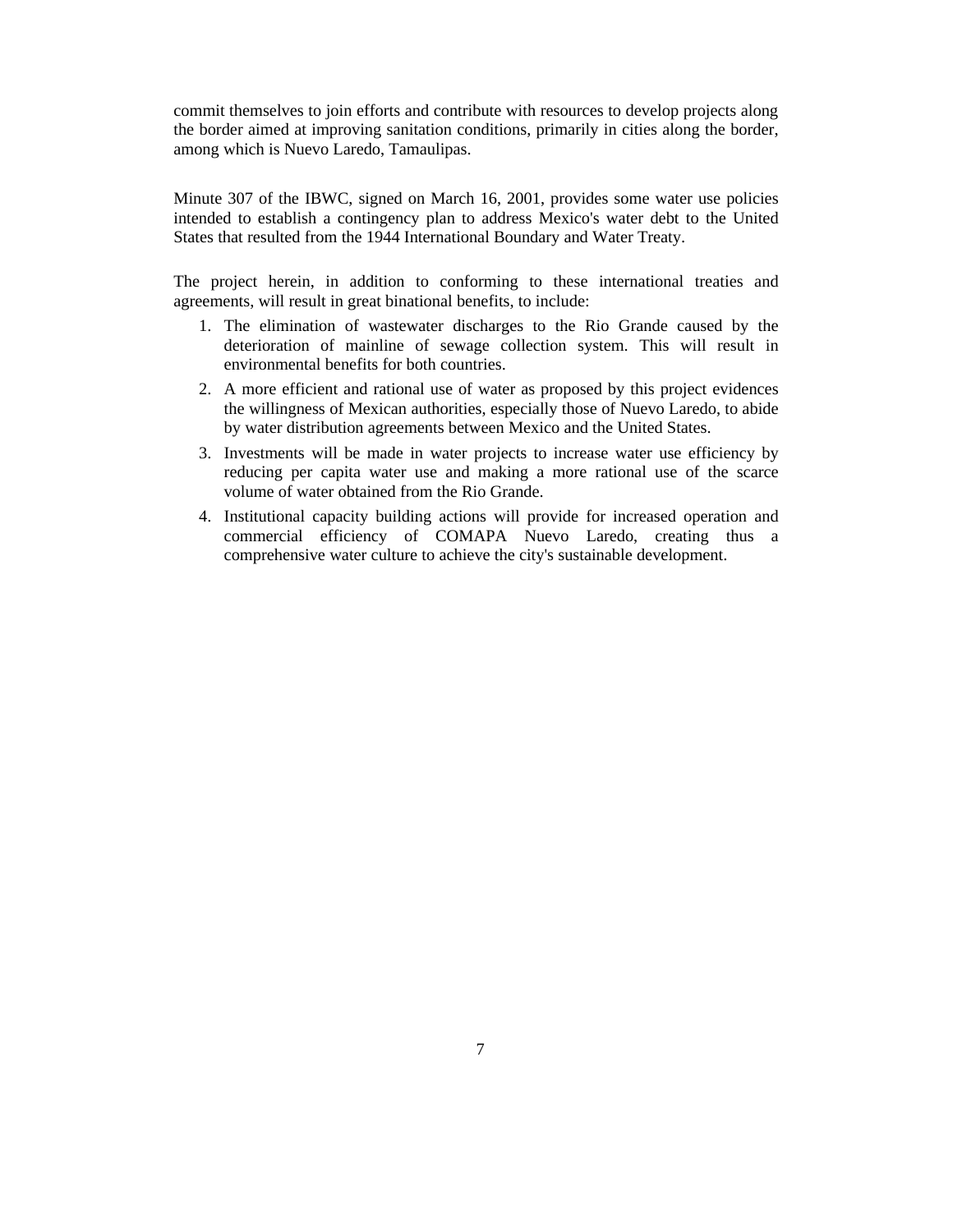# **2. Human Health and Environment**

## **a. Human Health and Environmental Need.**

The service currently being provided by COMAPA in Nuevo Laredo is of acceptable quality. Drinking water service is available to 96% of the population 24 hours a day, although in some areas of the city, pressure in residential connections and in secondary lines does not meet the minimum 1kg/cm<sup>2</sup> standard established by the Comisión Nacional del Agua (National Water Commission or CNA). Additionally, the Rio Grande has a high content of salts, so in order to be used by the city, its waters receive treatment in two facilities –the Central and Southeast plants--, which have 1,700 and 400 l/s design capacity, respectively. Water treatment plants operate adequately, inasmuch as the water supplied to the population meets the quality parameters established by the applicable Official Norm (*Norma Oficial Mexicana* NOM-127-SSA1-1994). However, the Central WTP presents some problems with its handling of the sludge resulting from the process. Thus, the project proposes the installation of a belt filter that allows for a more appropriate handling of sludge.

With regards to sanitary sewage collection, there is currently infrastructure available to collect wastewater generated by 85% of the population; however, a large part of the community –around 15%- is not connected to the sewer collection system, despite having the infrastructure to do so. Thus, the project proposes as one of the priority actions, the implementation of an aggressive hookup program, so that all users whose properties are within the system's coverage area, make full use of the service.

The project proposes to reach 99% drinking water service coverage and 95% wastewater collection coverage by the year 2006, with the purpose of achieving 100% water and wastewater collection coverage by 2008 and 2010, respectively. Another critical goal is to eliminate the deficiencies identified in these systems and promote a more efficient use of water, considering that so far, the community's only source of water is the Rio Grande.

As indicated by the Parsons study (2002), the average annual flow for both plants, according to field measurements, was 1,696 l/s, which is an amount sufficient to provide good quality water to 92% of the 310,277 residents reported in 2000, as well as to nonresidential users. Treated water is pumped to regulation tanks or directly to the distribution lines.

On the other hand, there are multiple deficiencies in the water distribution lines, as well as in the water treatment system, including:

- Approximately 4% of the population lacks drinking water service.
- The system's distribution lines have inadequate capacity, are in bad condition, or are nearing the end of their life cycle.
- The infrastructure does not have sufficient capacity to provide efficient service.
- The pumping equipment does not possess adequate characteristics, is in bad condition, or has exceeded its life cycle.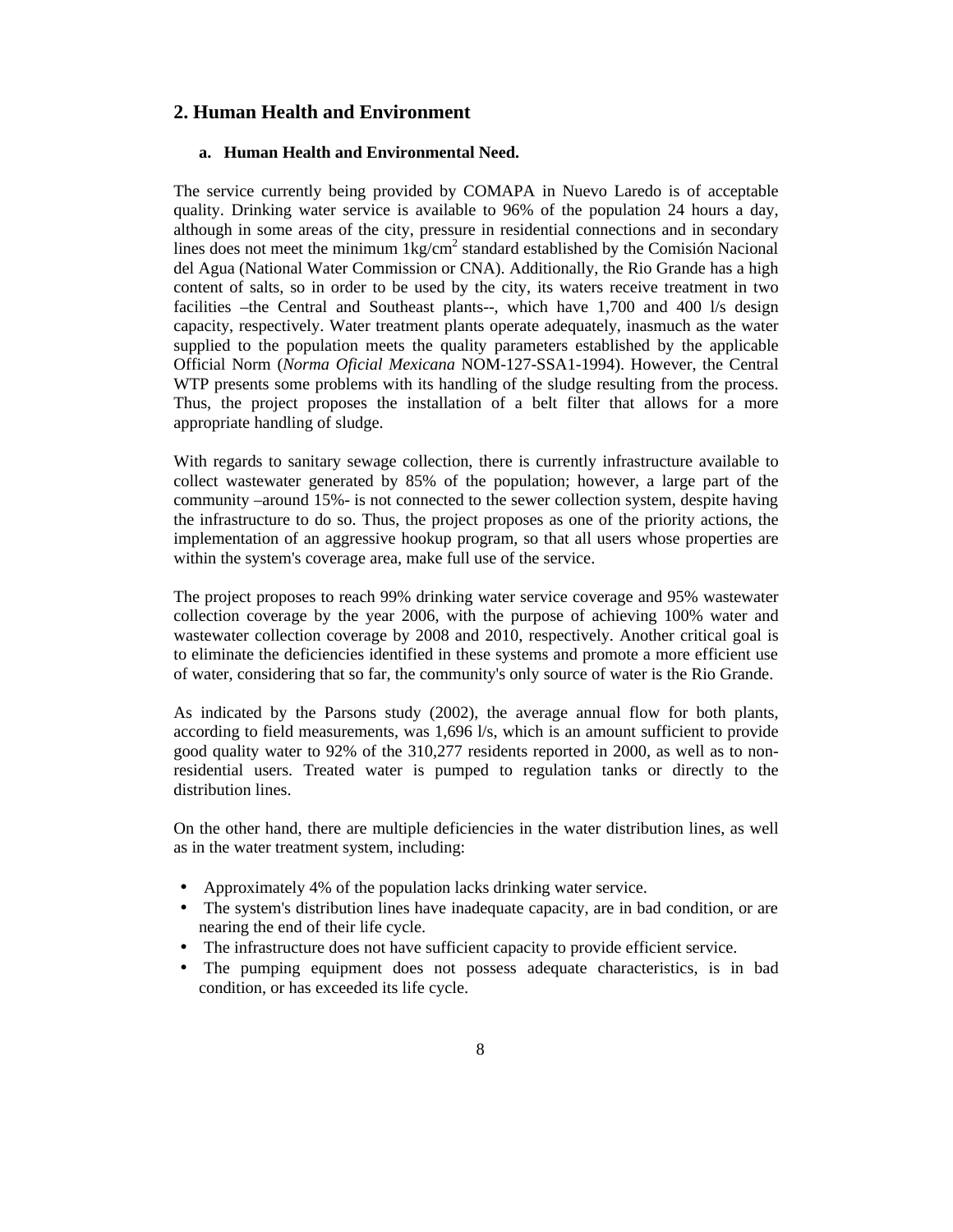- There are low-pressure problems in the pipelines, primarily during peak hours.
- There is no adequate looping in the pipelines, which hinders their operation and causes significant water pressure drops.
- Water treatment plants are at their peak capacity, so improvements are required to streamline their operation.
- The management of sludge resulting from the Central Water Treatment Plant is not the most appropriate.

In addition, the sewer collection system receives wastewater and conveys them to the IWWTP through two main sewer collectors called Ribereño and Coyote. Sewage requires two pumping stations: North and Virreyes. Despite having been repaired various times, the sanitary sewage system presents serious deficiencies, among which are:

- 85% coverage throughout the city.
- Older sewer collectors are not operating appropriately due to their natural deterioration and countless "caidos" that significantly reduce their capacity.
- Some sewer collectors require frequent clean-out efforts, which result in relatively high operation and maintenance costs.
- Cross-connections between the sanitary and storm sewer systems, which result in raw wastewater being discharged directly into the Rio Grande.

According to data reported in CNA's study titled "Great Vision Strategy for Water Supply and Management in the Northern Border Cities and Watersheds for the 1999-2005 Period", Rio Grande waters, from Ciudad Acuña to the river mouth at the Gulf of Mexico, are classified as being "Contaminated".

The classification of surface water bodies is based on water quality indexes (ICA by its initials in Spanish) shown in the following table and differentiated by global ICA intervals used by CNA's Water Quality Management Office.

| <b>ICA Valu</b> : | Rating                   |
|-------------------|--------------------------|
| 0 to 20           | Unacceptable (UNA)       |
| 20 to 50          | Highly Contaminated (HC) |
| 50 to 70          | Contaminated $(C)$       |
| 70 to 90          | Acceptable (AC)          |
| 90 to 100         | Excellent (EX)           |

### **Water Quality Classification by ICA**

The following table shows values reported by the aforementioned CNA study, which correspond to monitoring stations located in the vicinity of Nuevo Laredo, Tamaulipas.

# **Water Quality Indexes (WQI) during low water season, as reported by monitoring stations located on the Rio Grande upstream and downstream from Nuevo Laredo.**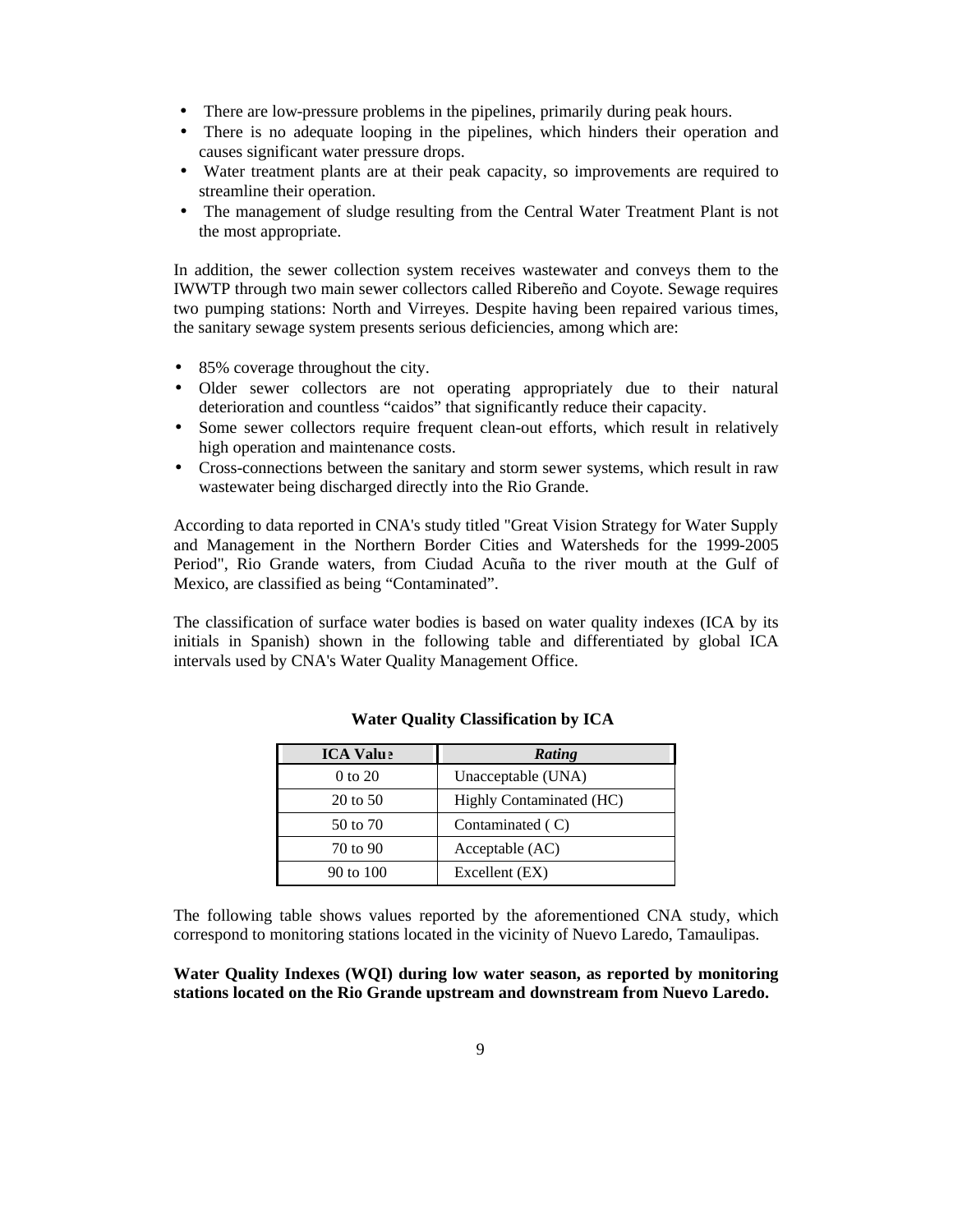| Zone        | Sampling<br><b>Station</b> | <b>State</b>                      | <b>Body of</b><br>Water | <b>WOI</b> | <b>WOI</b><br><b>Matter</b> | <b>WOI</b> | <b>WOI</b><br>Mat. | WOI<br><b>Overall Organic Bacteria Ionic Suspended Nutrients</b><br>Mat. | <b>WOI</b> | Rating |
|-------------|----------------------------|-----------------------------------|-------------------------|------------|-----------------------------|------------|--------------------|--------------------------------------------------------------------------|------------|--------|
| <b>APNL</b> |                            | 24d-070   Tamaulipas   Rio Grande |                         | 56         | 80                          |            | 47                 | 67                                                                       | 87         |        |
|             | 24d-074                    | Tamaulipas   Rio Grande           |                         | 61         | 100                         |            | 46                 | 62                                                                       | 89         |        |

As indicated in the table above, in this segment of the Rio Grande, bacterial contamination of water reaches unacceptable levels.

During the year 2000, the Mexican and U.S. sections of the IBWC/CILA implemented joint monitoring of Rio Grande water quality in the Nuevo Laredo, Tamaulipas and Laredo, Texas segment of the river.

The results of this monitoring show that fecal coliform levels increase as the river flows through the two communities, as detailed in the following table.

**Results of analyzed parameters by Mexico during the Binational Monitoring of Rio Grande waters in the Nuevo Laredo, Tamaulipas and Laredo, Texas segment**

| <b>Rio Grande sampling site</b>                                             | <b>Fecal Coliforms MPN/100 ml</b> |                |           |  |
|-----------------------------------------------------------------------------|-----------------------------------|----------------|-----------|--|
|                                                                             | <b>Maximum</b>                    | <b>Minimum</b> | Average   |  |
| Colombia Bridge (32 km upstream from Nuevo<br>Laredo)                       | 930                               | 23             | 188.51    |  |
| Masterson Road (1.6 km upstream from the<br>junction with Arroyo El Coyote) | 46,000                            | 4.300          | 12,831.65 |  |
| 1.6 km downstream from the junction with Arroyo<br>El Coyote                | 24,000                            | 7.500          | 11,056.40 |  |

Source: International Boundary and Water Commission, Mexican Section.

In order to obtain a good comparison point to assess the impact that the proposed tasks may have on the health of Nuevo Laredo residents, Health Authority No. V based in Nuevo Laredo provided morbidity rates of waterborne diseases shown in the following table:

| <b>Disease</b>           | 1999   | <b>2000</b> | 2001   | 2002  | 2003   |
|--------------------------|--------|-------------|--------|-------|--------|
| Diarrhea/Gastroenteritis | 23,748 | 20,499      | 21,920 |       | 20,250 |
| <b>Hepatitis</b>         | 125    | 19          | 12     |       |        |
| Parasitosis              | 1,392  | 950         | 1,300  | 1,500 | 1,500  |
| Typhoid fever            | 214    | 215         | 179    |       | 317    |
| Paratyphoid fever        |        | 352         | 54     |       | 177    |

As it may be observed, there are a large number of diarrhea/gastroenteritis cases. These diseases are traditionally related to water mismanagement and the inappropriate handling of wastewater, especially in those areas that lack a wastewater collection system or in areas where a system exists but has leaks associated to pipeline breakdowns that result in discharges to the storm drainage system or manhole overflows, with occasional raw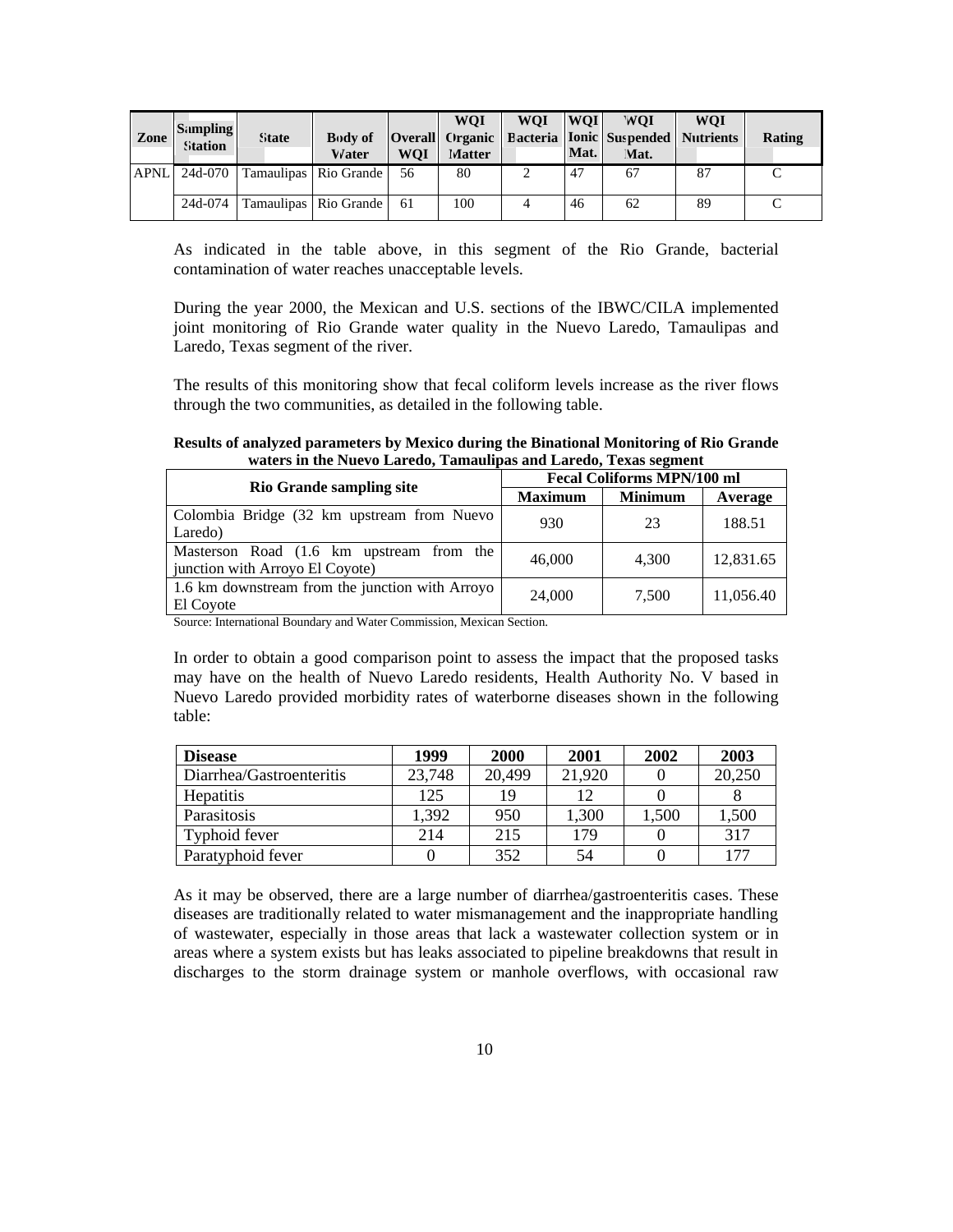wastewater emerging to the surface. This situation will be addressed permanently with the sewer collection system rehabilitation tasks proposed by the project.

As for wastewater treatment, even though the IWWTP has sufficient capacity to treat wastewater generated by the population that has sewage collection service availability (85%), due to the city's topographic characteristics and the distance that wastewaters have to travel from the Northwest to the IWWTP, conveyance is more expensive than building a new facility in the area. This is an action proposed as part of this project.

### **b. Environmental Assessment.**

Pursuant to the provisions of the General Law on Ecological Equilibrium and Environmental Protection as to Environmental Impact Assessments, the Mexican Secretariat of the Environment and Natural Resources (SEMARNAT) required the development of an Environmental Impact Assessment (MIA by its initials in Spanish), Regional Modality, with the purpose of assessing environmental impacts associated to the project's implementation. The MIA was submitted to SEMARNAT on April 15, 2004 for review. SEMARNAT issued an MIA finding on June 3, 2004. The Assessment extensively addresses direct, indirect, cumulative, short and long term impacts brought about by the project on the environmental components of the impacted area.

In addition, to comply with BECC criteria for projects eligible to receive grants from the Border Environment Infrastructure Fund (BEIF), an Environmental Assessment and a was prepared, along with a Transboundary Impact Study for the project, which is mandatory to meet the requirements established by the U.S. National Environmental Policy Act (NEPA). Based on this evaluation, the Environmental Protection Agency (EPA) issued a **Finding of No Significant Impact** (FONSI) for the actions recommended herein. The FONSI was under public consultation for 30 days that ended on June 13, 2004. No relevant comments were received.

Among the actions proposed by the project to enhance the environment in the area is improving the management of sludge in the Center Water Treatment Plant. Under this plan, the water coming out of the belt filters will be discharged to the sewage system with a small amount of solids. Sludge will be transported to an area outside of the city, where it will be mixed with compost and dirt.

One of the main concerns regarding the city's sanitary sewage system is the deterioration of old sewer collectors, many of which have collapsed and suffer from the accumulation of sediments and silt that reduce their hydraulic capacity and result in the undesirable diversion of wastewater to the storm drainage system to finally discharge untreated wastewater into the Rio Grande. Several sites with these conditions have been identified; they discharge 200 l/s into the Rio Grande, thus deteriorating even more the river's already critical quality. Fortunately, repairing these irregularities is one of the priority short-term actions that will be developed as part of the project being proposed for certification.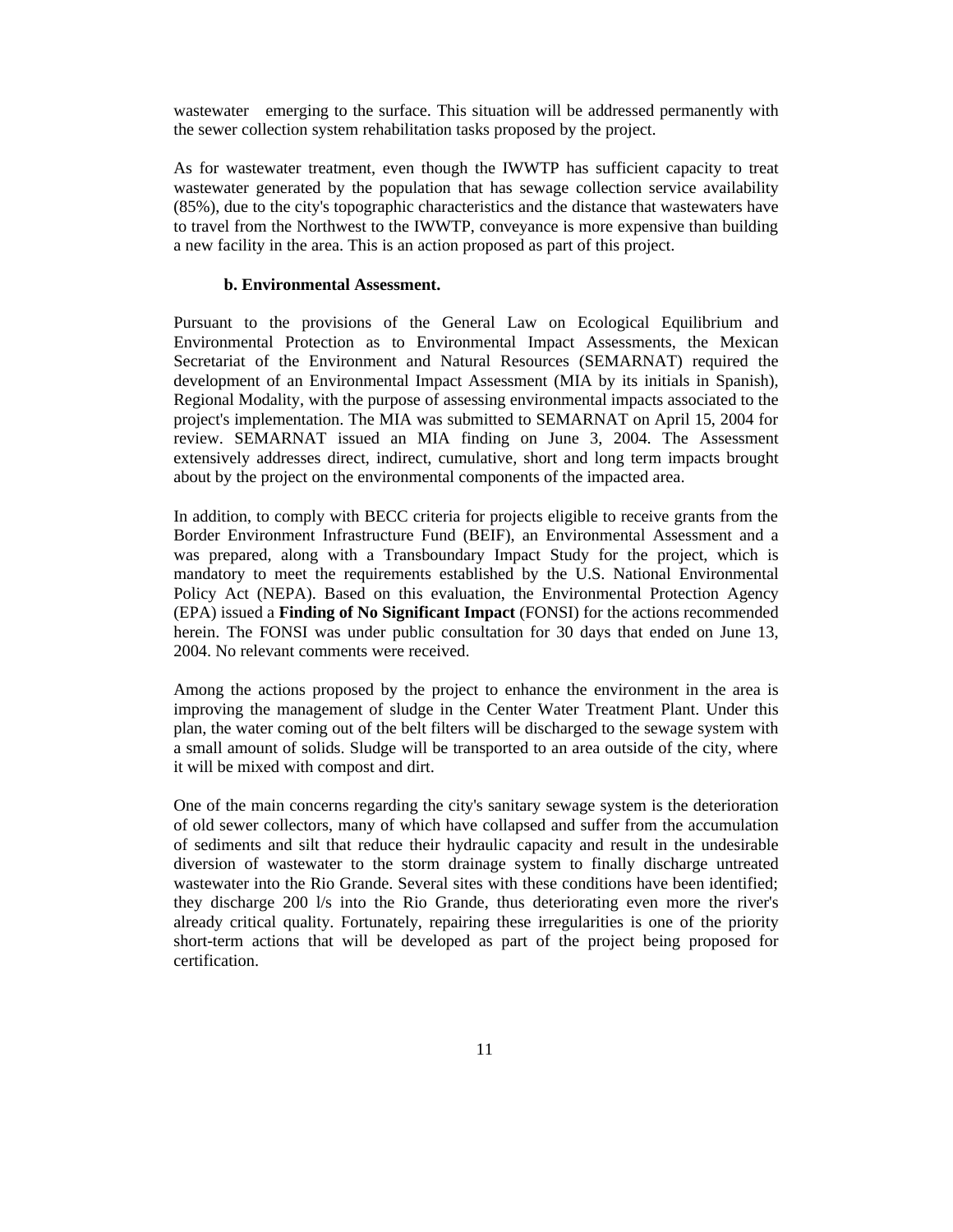One of the main actions proposed by the Nuevo Laredo project is the construction of the new Northwest Wastewater Treatment Plant with a total capacity of 600 l/s and an activated sludge with extended aereation process, which will address the lack of capacity needed to treat 100% of the wastewater generated by the city. This will help to eliminate a major source of contamination for the Rio Grande. At this time, the site proposed for the new WWTP houses a treatment facility with capacity for 30 l/s that in actuality receives approximately 215 l/s. Therefore, 185 l/s have to be diverted without treatment to the Coyote Arroyo, a tributary to the Rio Grande (source: Wastewater System Modeling and Expansion Report developed by Parsons Engineering for IBWC in 2002). Additionally, downstream from the plant site and neighboring the Nuevo Laredo-Monterrey highway, there is a natural body of water known as "El Laguito" which is currently a source of contamination as it receives raw wastewater discharges, a condition that jeopardizes the health of residents of areas near the natural course downstream, in addition to contaminating the environment and causing problems for the stream's native plants and wildlife.

It must be highlighted that in order to assess the impact that discharges from the future wastewater treatment plant would have on the quality of Rio Grande River, the IBWC/CILA-U.S. Section, through Parsons Engineering, developed a simulation model that, considering the amount and quality of water that would be discharged by the new WWTP, as well as its location, assesses the evolution in the quality of Rio Grande water. This helped to determine the minimum quality required for new WWTP discharges, so as not to disrupt the quality of Rio Grande waters.

The results of the above simulation were presented to the Binational Technical Committee at their November 7, 2003 meeting in a report entitled "Wasteload Evaluation of the Nuevo Laredo Subsegment of the Rio Grande, Segment 2304", whose main conclusion was that, in order to avoid disrupting the quality of Rio Grande River, the desired quality for the new WWTP would be 55/55 mg/l Biochemical Oxygen Demand and Total Suspended Solids (BOD and TSS), instead of the 75/75 mg/l value proposed in the Master Plan developed also by Parsons.

At that same meeting, the CNA mentioned that the situation would be reviewed more closely, considering that the discharge would be made into the Coyote Arroyo, a watercourse that, downstream from the discharge, forms "El Laguito", a body of water that is periodically used for recreational purposes and that may have indirect contact with people. On March 8, 2004, CNA sent a letter to COMAPA Nuevo Laredo proposing that maximum levels be adjusted to 30/30 mg/l BOD and TSS, so that waster from "El Laguito" could be used for recreational purposes with "Services to the public with indirect contact" with people. Therefore, the new WWTP's final design was developed under this condition that will improve the current quality of Rio Grande River, reducing thus negative transboundary impacts.

Additionally, the Environmental Impact Assessment identified actions to control pollution resulting from the generation of dust and vehicle traffic during the construction of the proposed works.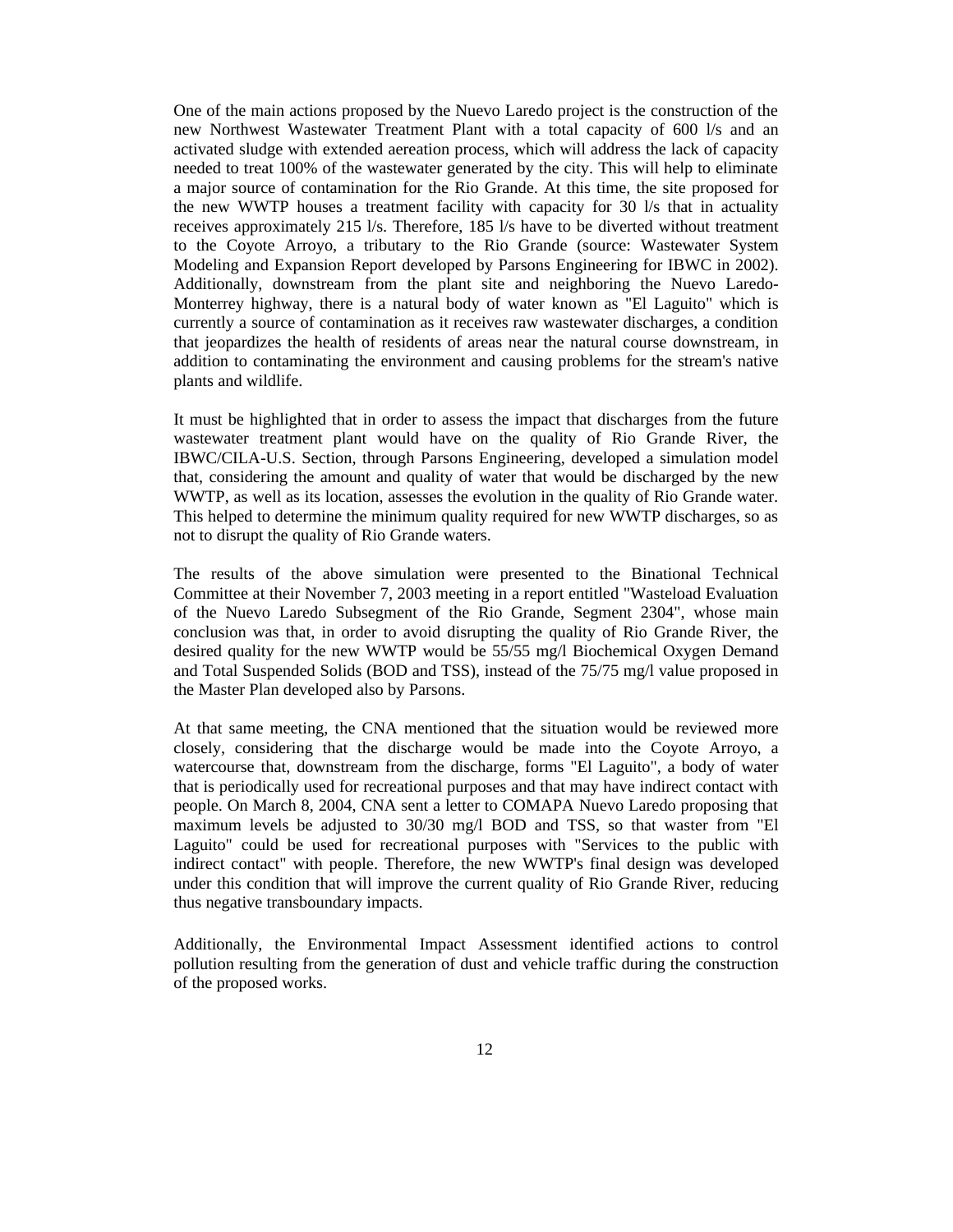# **c. Compliance with Applicable Environmental and Cultural Resource Laws and Regulations.**

As part of the environmental and cultural review process required by SEMARNAT and other government agencies, after reviewing the application submitted by COMAPA, the National Institute of Anthropology and History issued a letter numbered 082/2004 and dated March 10, 2004. This letter points out some preventive measures but states no objection to the construction of the proposed works, including the new wastewater treatment plant, the project's main work.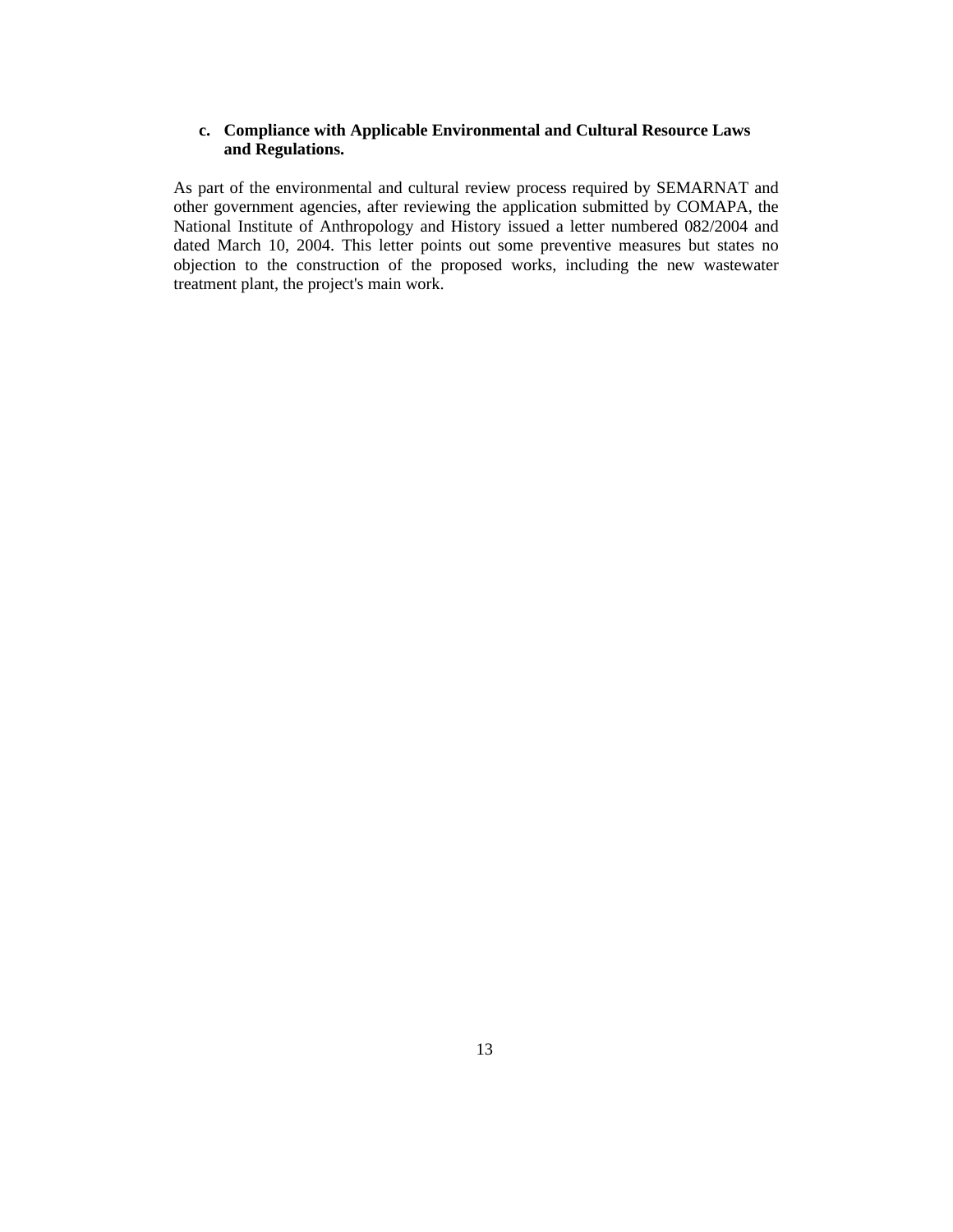# **3. Technical Feasibility**

### **Demographics**

The population established in the municipality of Nuevo Laredo is largely urban (99.5%), and lives primarily in the city of Nuevo Laredo. Therefore, the study area is considered to be totally urban. With regards to population, the 2000 Census reported 310,277 residents, while the city's population was 308,860 residents. Population growth has been variable, with rates higher than the state's average, a high rate of migration by virtue of being a border area, and with the creation of jobs. The average growth rate within the last 50 years has been 3.41%; the annual growth rate was 4.7% during the 1990-95 period, and 2.4% annual growth rate in the 1995-2000 period. As for overcrowding in the city, the 1995 Quick Count made by INEGI reported 4.3 residents per housing unit, while the 2000 Census reported 4.18 residents/housing unit, which reflects a downward trend for the last 15 years.

A review was conducted using different methods. Below is a summary of the projections used.

| <b>METHOD</b>                              |         | <b>POPULATION</b> |         |         |         |  |
|--------------------------------------------|---------|-------------------|---------|---------|---------|--|
|                                            | 2001    | 2005              | 2010    | 2015    | 2020    |  |
| Late growth rate recorded                  | 316,394 | 348.413           | 393,032 | 443.364 | 500.142 |  |
| Malthus                                    | 323,956 | 392,086           | 497,738 | 631,859 | 802,121 |  |
| Arithmetic                                 | 314,358 | 336,348           | 363,835 | 398,268 | 432,700 |  |
| Geometric (Compound interest rate)         | 320,810 | 373,416           | 451,465 | 545,827 | 659,913 |  |
| Linear Adjustment                          | 287,003 | 303.757           | 324,699 | 345.642 | 366,585 |  |
| <b>Exponential Adjustment</b>              | 378,444 | 441,830           | 536,196 | 650,716 | 789,695 |  |
| Logarithmic Adjustment                     | 286,194 | 302,625           | 323,117 | 343,558 | 363,949 |  |
| <b>Potential Adjustment</b>                | 376,342 | 438,165           | 529,691 | 640,033 | 772,998 |  |
| Consejo Nacional de Poblacion              | 310,469 | 332,155           | 356,304 |         |         |  |
| Torres Vilas y Asociados Study (BDAN)      | 374,555 | 448.205           | 560,955 | 702,067 | 878,677 |  |
| Projection Adjusted by Parsons Engineering | 327,136 | 391,461           | 489,936 | 613,183 | 767,434 |  |

Considering results obtained and growth history and estimations accepted by members of the Binational Technical Committee, the projection proposed by Parsons Engineering Science, Inc. was accepted, inasmuch as such projection considers trends established in previous studies and updated in the 2000 Census, and this trend is similar to the one obtained using the Malthus methodology and the adjustments to exponential expressions. Therefore, the population for the year 2020 will be 767,434; however, this figure will have to continue being reviewed as new counts and population census data become available.

### **a. Appropriate Technology**

Solutions proposed to address the current issues faced by the water, wastewater collection and treatment systems in Nuevo Laredo, were developed to operate in conditions that match the city's situation and characteristics, using modern materials and construction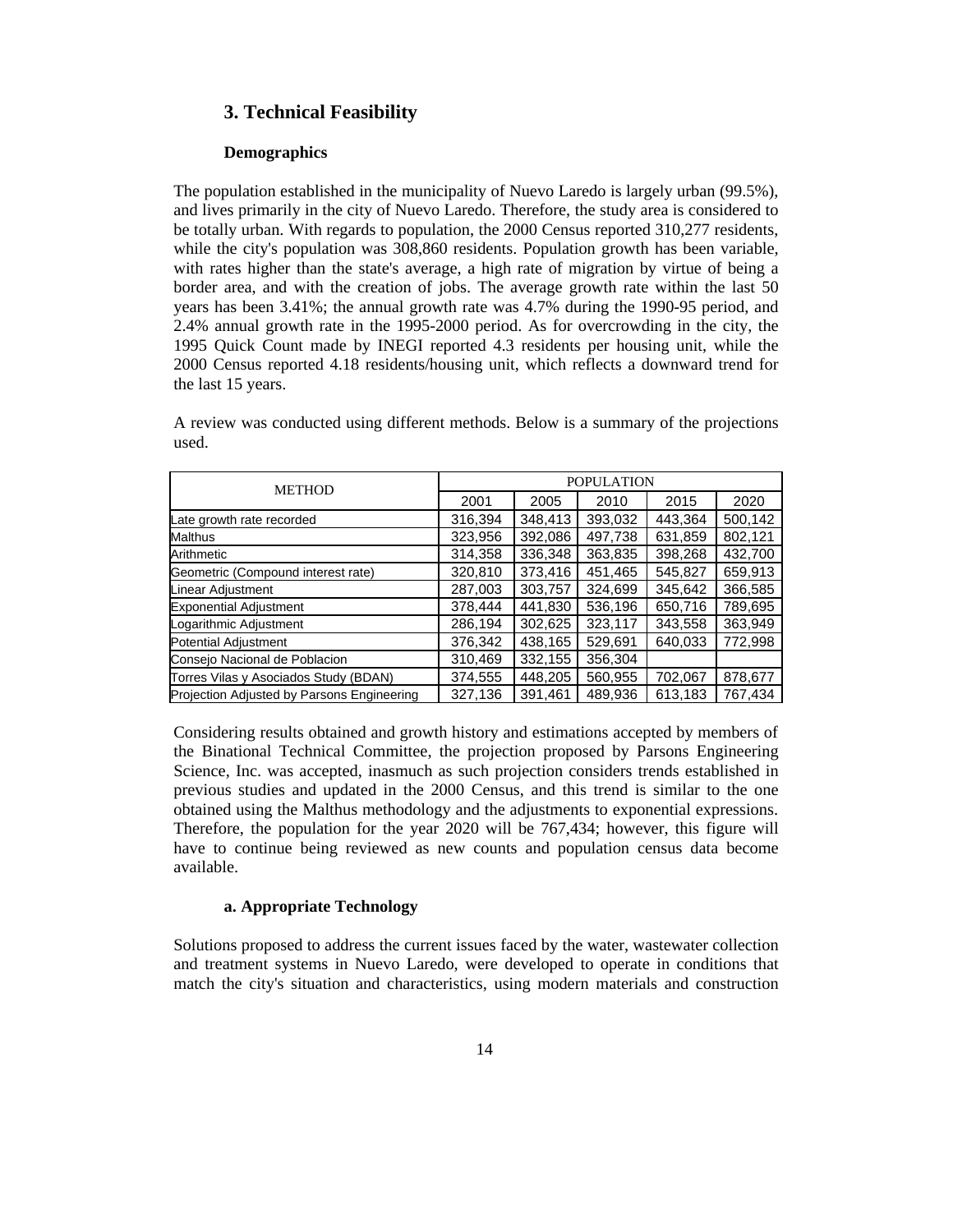procedures but without getting into sophisticated features that may create dependence upon specific products or suppliers and without elevating the cost of processes.

### **a.1 Drinking Water.**

The alternative for the operation of the drinking water system is based on the fact that the current source of water supply continues to be the Rio Grande. It will use the two existing water treatment plants; it will maintain the Central facility's capacity ( $Q_{\text{maximum}} = 1,700$ l/s) and will expand the Southeast plant to a maximum of 1,200 l/s to address the population growth in the central and southern parts of the urban area in the mid and long term.

The growth of the urban area and the distribution of residential, commercial and industrial areas were established on the basis of studies developed by the Colegio de la Frontera Norte (COLEF) and adjusted to available population growth projections, considering that the location of the International Bridge No. 3 will trigger growth in the northern part of the city.

The future growth of the drinking water system takes into account contrasting situations, inasmuch as it includes increased coverage for the project's population, a reduction in over-consumption, increased physical efficiency, complemented by sectional looping, the rehabilitation of the Central water treatment plant, the reinforcement of primary lines, and the construction of infrastructure in future growth areas. A comprehensive list of construction works proposed for certification is included at the end of this chapter.

# a.2. Sewage System.<br>a.2. Sewage System.

Alternatives for the future operation of the sewer collection system are based on the most efficient use of existing infrastructure, considering the capacity of the sewer collectors and the IWWTP. The infrastructure will be supplemented by additional works in the future growth areas. Three urban watersheds were identified and assigned a discharge site, corresponding to a pumping station or a wastewater treatment plant. The northern area will discharge into a lift station, which will send off wastewater to the western section, where the project proposes chapter.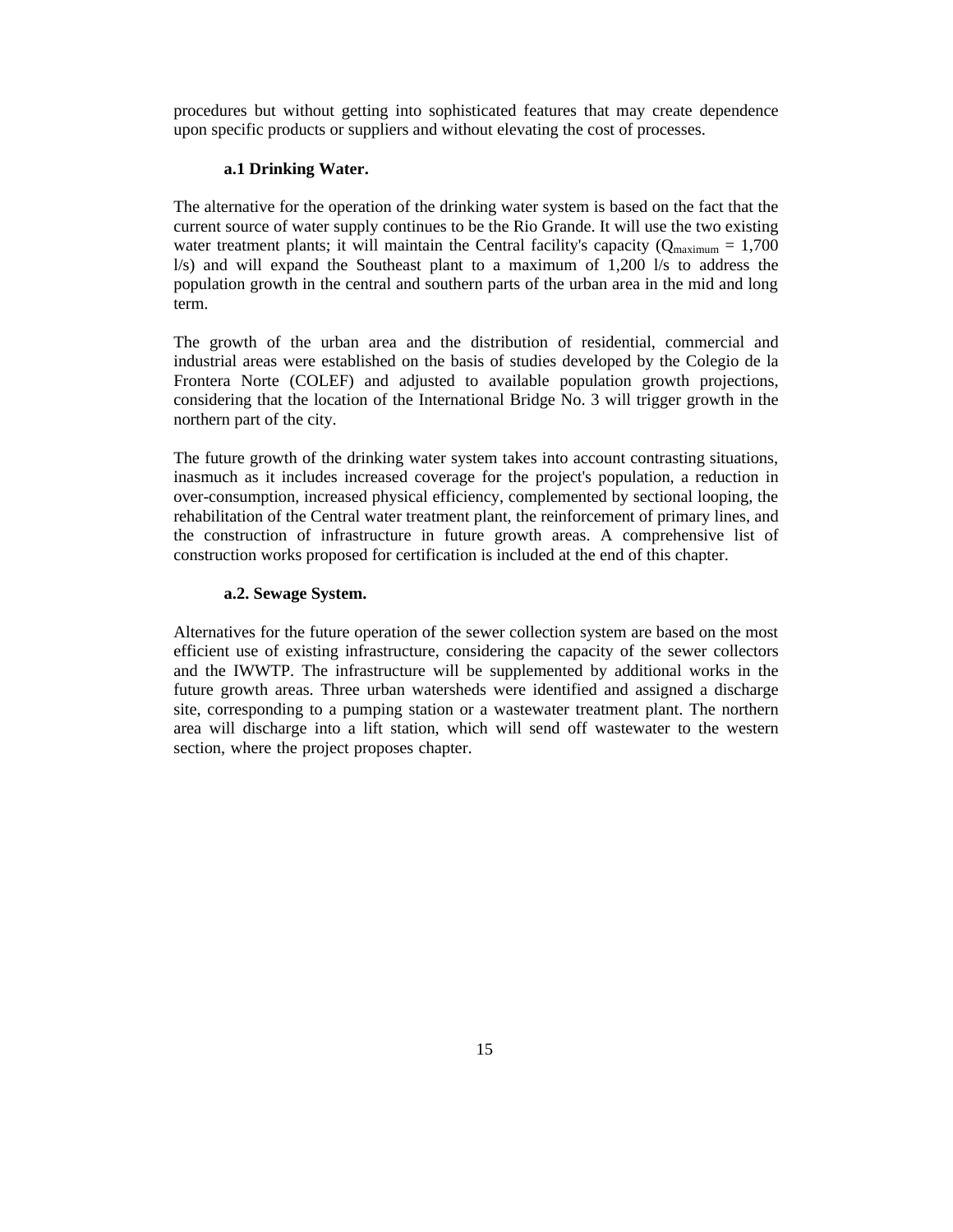Storm drainage planning was not considered in the Master Plan update, but improvements will be indirectly implemented by canceling wastewater transfers to the storm drainage system.

#### **a.4. Wastewater Treatment.**

For wastewater treatment, the project considering the continued use of the existing IWWTP up to its design capacity; however, the plant's capacity does not allow it to receive the total amount of wastewater foreseen in the plan, inasmuch as existing sewer collectors do not have enough capacity and the city's topographic conditions make difficult the transfer of wastewater to the existing plant. The above was the basis for a study of alternatives, based on which the following plan was finally defined: in the Northwestern area the project proposes the construction of a new wastewater treatment plant with 600 l/s capacity, north of the Coyote Arroyo; the central part of the city will continue discharging into the IWWTP (Qaverage  $= 1,185 \frac{\text{1}}{\text{s}}$ ), and the southern area will discharge wastewater into a package plant that is currently operating at 47 l/s and whose capacity will be increased as the coverage in the new system is expanded, up to a maximum 275 l/s capacity. This last facility has been built by a private developer and is operating; it will be expanded in the future by the private developer, and is not part of the certification project. In the three cases the final discharge will be into the Rio Grande River.

The wastewater treatment solution proposed by the Parsons study was reviewed in detail at the request of the EPA using a digital model developed by Parsons Engineering. The main conclusion was that the quality of the effluent in the new facility will have a maximum limit of 55 mg/l BOD and Total Suspended Solids.

However, due to the new plant's location, the effluent will discharge into the Coyote Arroyo, where a small body of water called "El Laguito" naturally exists. This area is used for recreational purposes. The CNA determined that a more stringent limit would have to be implemented for the quality of the effluent, raising it to 30 mg/l BOD and TSS quality, in accordance with the standard that establishes the conditions for water that will eventually have contact with the public.

For the operation and maintenance, the project intends to increase personnel training and adjust the utility's staff to increase efficiency, reduce the emergency response time, and have more capacity available to implement preventive maintenance.

### **b. Operation and Maintenance Plan**

Operation and maintenance plans include both the normal and the extraordinary operation of systems and equipment, such as their maintenance and that of the utility's facility. The operation must consider the city's extreme conditions, for which contingency plans must be available, along with actions to increase service quality. Facilities and equipment will operate under safe conditions, both for the safety of COMAPA workers and for the safety of the equipment and facilities, as well as to ensure service availability to COMAPA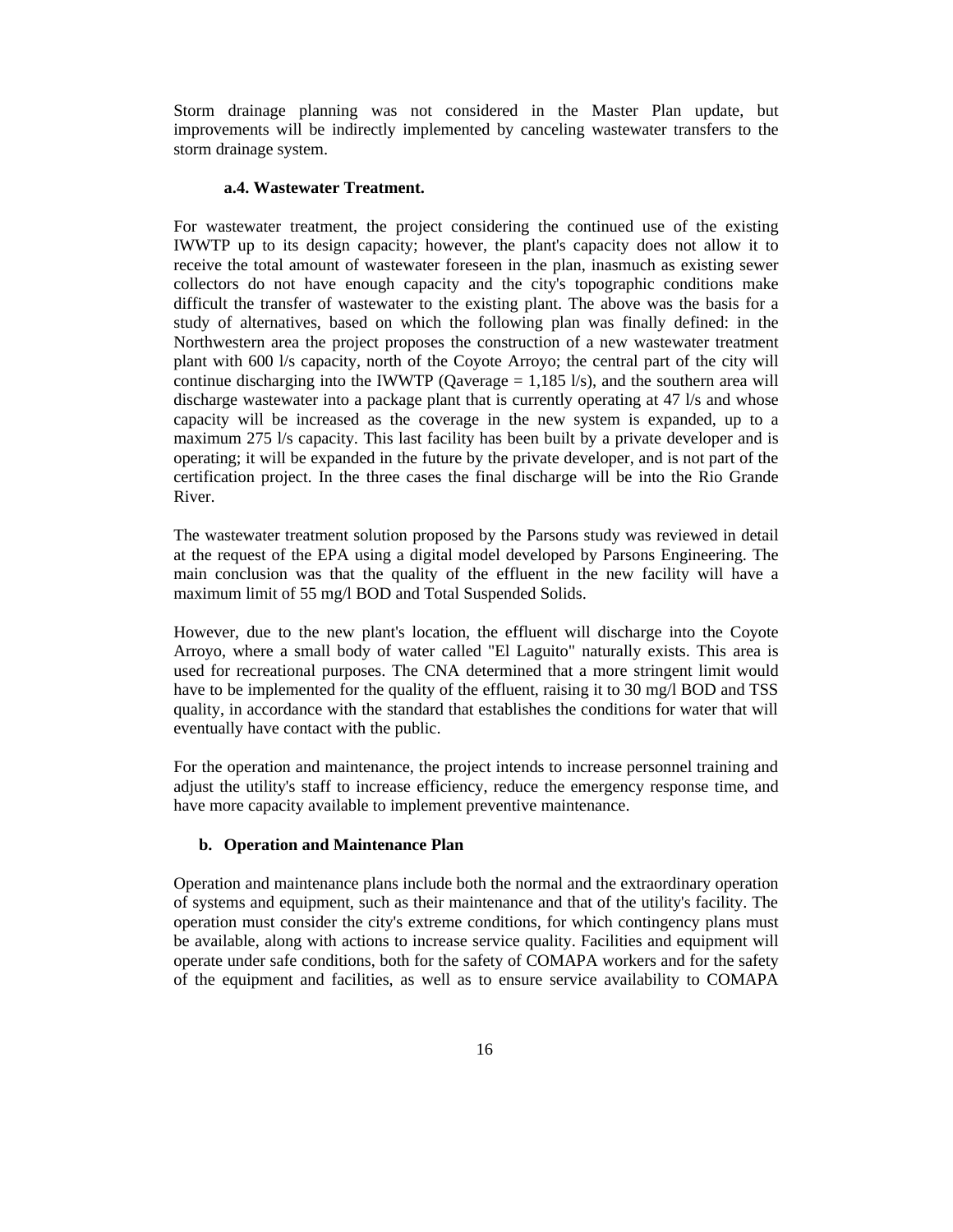customers. Thus, it is also critical to develop an institutional capacity building program to ensure the quality of this service.

Contingencies are associated primarily to heavy rain events that may cause increased turbidity in water from the sources, as well as flooding in low areas close to the Rio Grande River. The first condition would directly impact the water treatment process, as it would reduce the efficiency of water treatment plants and would require a larger amount of reagents, a situation that may quickly be controlled by the permanent staff available at existing plants. Flooding causes traffic problems and silting in the drains, and requires special work by the system's service crews. This situation seldom happens during the year.

A major contingency is associated to drought cycles in the watershed, which reduce the volume of flow in the river and forces the establishment of diverted control policies. This directly impacts supply sources and is a situation that will have to be addressed concurrent with the reduction in the use of water and an increase in physical efficiency. Other contingency factors include the potential shortage of electrical power in the facilities; this is a situation that will have to be addressed by purchasing emergency power generation plants for critical facilities, through COMAPA's usual programs.

With regards to safety programs, the project will reinforce monitoring in the operation of water and wastewater treatment plants, considering that they handle chemicals. This will be accomplished by training emergency response teams, performing routine inspections to the facilities, purchasing prevention and control equipment to address leaks of chlorine and other chemicals.

As for quality control programs, these are being implemented in very specific areas, such as those for assuring water and wastewater quality, residual chlorine in the pipelines, etc., but quality assurance programs are lacking and need to be implemented in the areas of staff performance and management and collection efficiency.

Regarding the preservation of the environment, the project intends to eliminate in the short term cross-connections between the storm drainage and sewer collection lines that result in raw wastewater discharges to the Rio Grande. In addition, conditions will improve in the mid term when the sewer collection system is extended to 15% of the population that currently lacks the service, as well as with the operation of the new wastewater treatment plant that will provide Nuevo Laredo enough capacity to treat 100% of the wastewater it generates.

### **b.1 Institutional Capacity Building**

The consolidation of the utility is important, but requires internal actions by the utility itself and outside assistance to implement actions that promote increased efficiency. Priority actions defined as part of the most immediate tasks include the leak detection study, reinforcing bulk and household metering, updating the user registry, developing a rate/fee study, and reviewing and updating the utility's legal framework.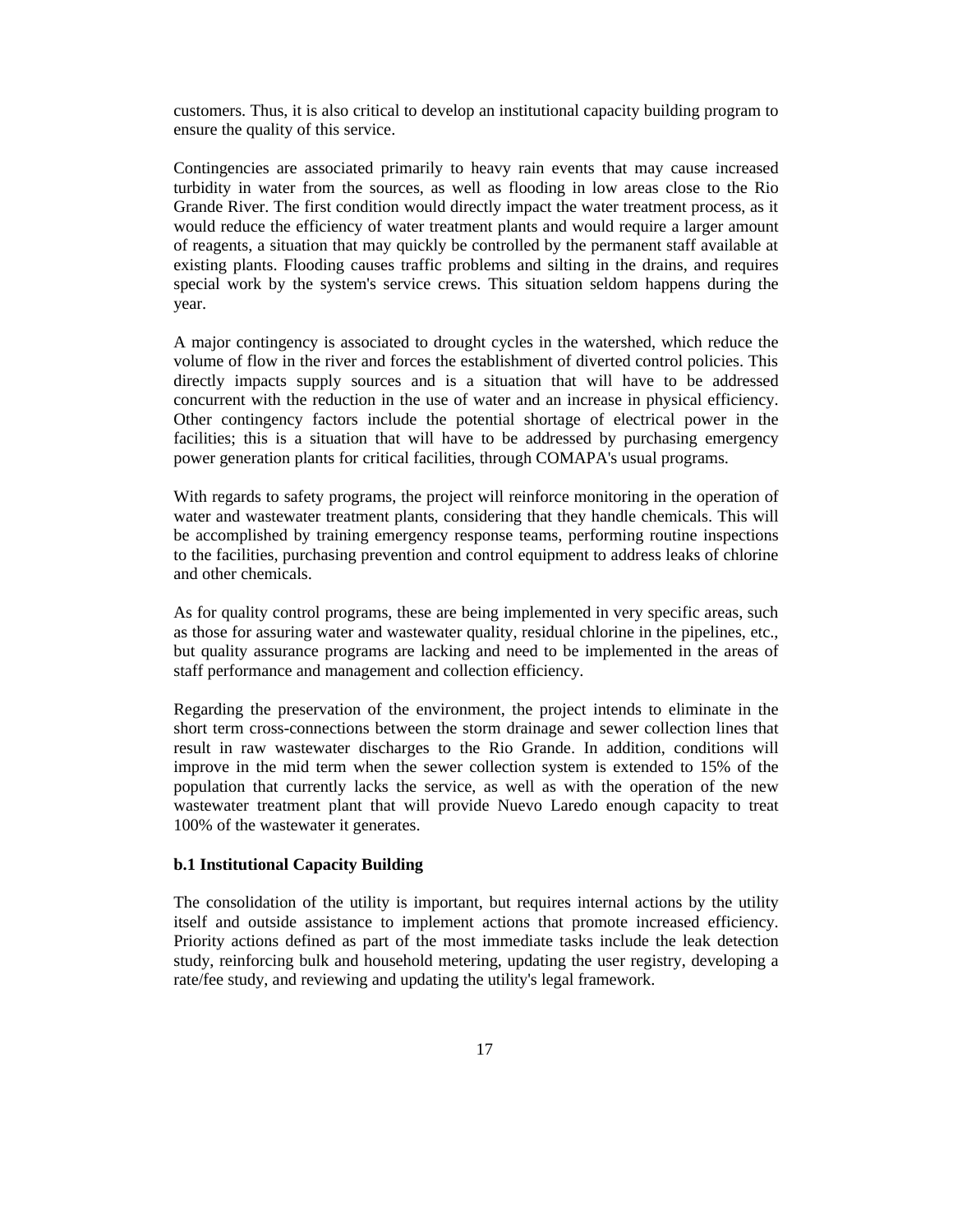The results of these actions must be reflected in an increased productivity in the different areas of the utility, with a special focus on reducing the number of employees, providing staff training on issues that have a direct impact on service efficiency, and highlighting the looping of water lines, increased bulk water metering, cleaning of sewer collectors and small sewers, etc.

The methodology for alternatives analysis, developed together with the planning study, was structured on the basis that all actions must comply with Mexican regulations, must allow for the best operation at the least possible cost, and must require if possible only a minimum amount of sophisticated equipment and qualified personnel.

Below is a breakdown of the tasks proposed for certification in the Nuevo Laredo project. The works presented under "Efficiency Improvements" are those whose purpose is to increase the conveyance capacity of primary water or wastewater pipelines, or to promote a better distribution of pressure in the water system.

The final design of the 2004, 2005 and 2006 works were developed by COMAPA with his own resources, with supervisory assistance from a BECC consultant. The most important, additionally to new water lines and new wastewater collectors, were the Final Design of the New Wastewater Treatment Plant, The Replacement of the Electromechanical Equipment of the IWWTP to save energy, The Sludge Management System of the Center Water Treatment Plant and the Final Design of Looping of the Water Distribution System, which will make service more efficient and will allow a better pressure distribution.

| No. | <b>TASK NAME AND DESCRIPTION</b>                                                          |
|-----|-------------------------------------------------------------------------------------------|
|     | <b>WASTEWATER COLLECTION SYSTEM</b>                                                       |
| 1   | Construction of the "Animas Oriente I" collector in the city's south sector. First Phase, |
|     | between chainage $0+000$ and $0+967.57$                                                   |
| 2   | Construction of the "Animas Oriente I" collector in the city's south sector. Second       |
|     | Phase, between chainage $0+967.57$ and $2+836.33$                                         |
| 3   | Construction of the "Animas Oriente I" collector in the city's south sector. Third Phase, |
|     | between chainage $2+836.33$ and $5+711.02$                                                |
| 4   | Introduction of sanitary sewage collection in: Ordinaria, Melon and Buñuelo (e) Carr.     |
|     | Nacional and East Boundary (3,022.20 m) Col. Granjas Treviño (Km. 13 East.)               |
| 5   | Introduction of sanitary sewage collection in: Abono, Izquierda, and Rollo (e) Carr.      |
|     | Nacional and East Boundary (3191.60 m), Col. Granjas Treviño.(Km. 13 East.)               |
| 6   | Introduction of sanitary sewage collection in Vagabundo, Impar (e) Carr. Nacional and     |
|     | East Boundary, Similar (e) West Boundary, and East Boundary (2,768.50m), Colonia          |
|     | Granjas Treviño. (Km. 13 East.)                                                           |
| 7   | Introduction of sanitary sewage collection in Anterior, Quinta and Norteña (e) East and   |
|     | West boundaries (1,986.50 m), Colonia Granjas Treviño. (Km. 13 East)                      |
| 8   | Introduction of sanitary sewage collection in Relativa, Análoga and Final (e) Terranova   |
|     | and East boundary.(1,240.00m), Colonia Granjas Treviño. (Km. 13 East)                     |

#### **Works developed in 2003.**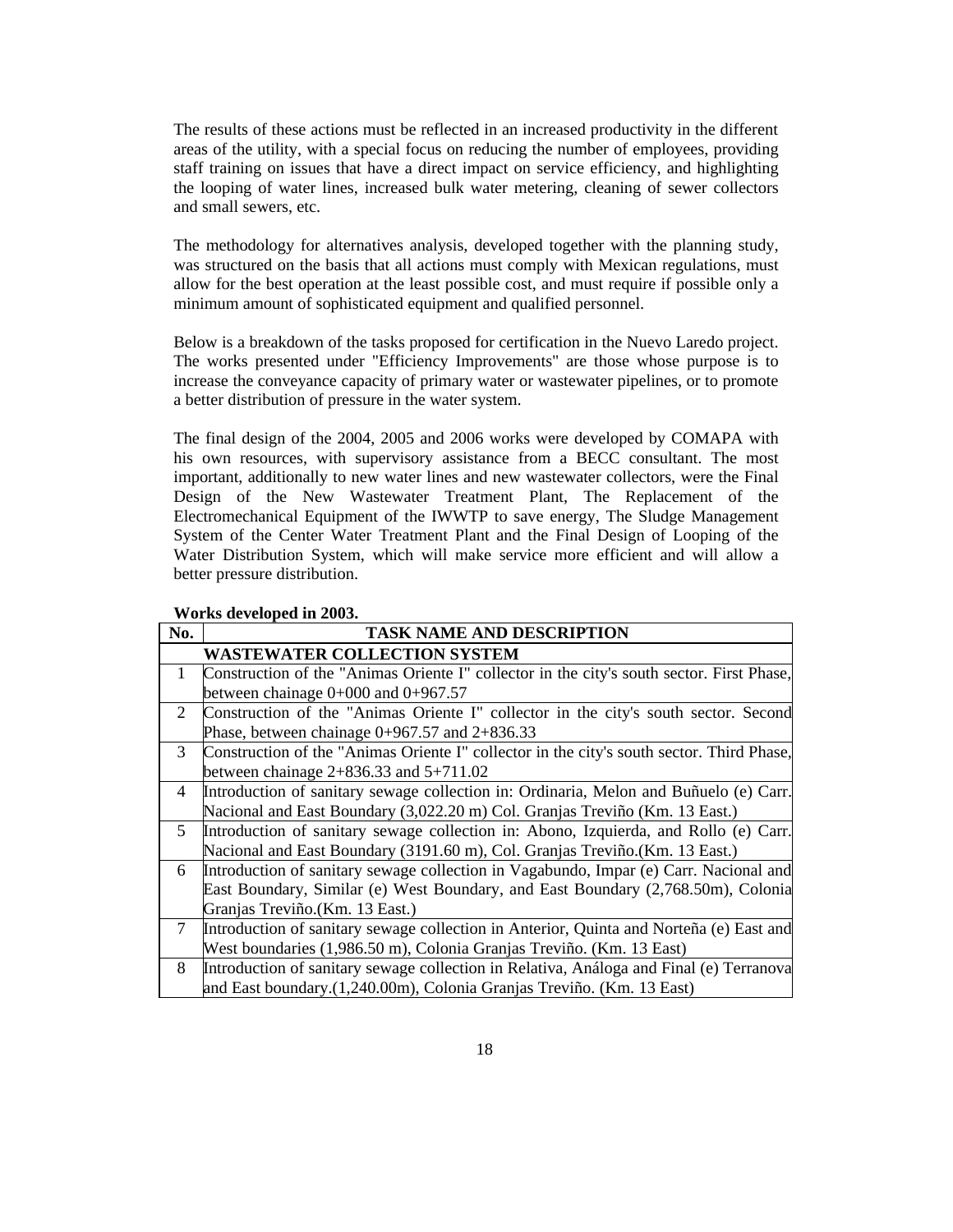| 9  | Introduction of sanitary sewage collection in Encuentro, Ocote and Rambiocho $(e)$<br>Ordinaria and Impar, (2,251.50 m) Col. Granjas Treviño. (Km. 13 East) |
|----|-------------------------------------------------------------------------------------------------------------------------------------------------------------|
| 10 | Introduction of sanitary sewage collection in Colonia El Caporal (Km., 12 East)                                                                             |
| 11 | Introduction of sanitary sewage collection in Ejido El Bayito.                                                                                              |
| 12 | Introduction of sanitary sewage collection in Colonia Nuevo Milenio.                                                                                        |
| 13 | Introduction of sanitary sewage collection lines in Fdo. Echegaray (e) Lauro                                                                                |
|    | del Villar and Arroyo in Colonia Virreyes.                                                                                                                  |
| 14 | Introduction of sanitary sewage collection lines in Avenida Insurgentes.                                                                                    |
|    | <b>DRINKING WATER</b>                                                                                                                                       |
| 15 | Construction of 30" diameter water conveyance line for Sector "G" (South) of the city                                                                       |
|    | (First Phase)                                                                                                                                               |
|    | 16 Introduction of potable water lines in Colonia Los Arcos.                                                                                                |
| 17 | Introduction of potable water lines in Colonia Vicente Mendoza                                                                                              |
| 18 | Introduction of potable water lines in Colonia Santiago M. Belden                                                                                           |
| 19 | Introduction of potable water lines in Miguel Trillo, División del Norte, Hda. de<br>Canutillo, Col. Fco. Villa.                                            |
| 20 | Introduction of potable water lines in Col. El Progreso                                                                                                     |
| 21 | Introduction of 12" diameter potable water lines in Bulevar Colinas del Sur and                                                                             |
|    | Carretera Nacional                                                                                                                                          |
| 22 | Introduction of 8" diameter potable water lines in Calle Borrego, between Costa Rica                                                                        |
|    | and Villas del Paraíso.                                                                                                                                     |
| 23 | Rehabilitation of the Elevated Tank of the Center Water Treatment Plant                                                                                     |
| 24 | Electromechanical equipment for the North Tank                                                                                                              |
| 25 | Construction of the Virreyes Reinforcement Line (First Phase), Improved efficiency in<br>Sector "N"                                                         |
| 26 | Equipping the Los Arcos Tank to supply Sector "F"                                                                                                           |
| 27 | Water conveyance lines along Eva Samano Street, between Buena Vista and Incas                                                                               |
| 28 | Water conveyance lines to supply Sector "F"                                                                                                                 |
|    | <b>EFFICIENCY IMPROVEMENTS</b>                                                                                                                              |
| 29 | Purchase and installation of 15,000 household meters: $\frac{1}{2}$ with multiple stream and<br>regulating valve                                            |
| 30 | Rehabilitation of the sanitary sewage collection line in Agustín Rodríguez (e) Gutiérrez                                                                    |
|    | and Arteaga                                                                                                                                                 |
| 31 | Rehabilitation of the sanitary sewage collection line in Col. Francisco Villa "First                                                                        |
|    | Phase"                                                                                                                                                      |
| 32 | Rehabilitation of the sanitary sewage collection line in Miguel Alemán block 77 (e)                                                                         |
|    | Tanchipa and East boundary                                                                                                                                  |
| 33 | Rehabilitation of the sanitary sewage collection line in Lisboa (e) Eva Sámano and                                                                          |
|    | Berlín, Atenas (e) Eva Sámano Berlín, Eva Sámano (e) Irlanda and Atenas                                                                                     |
| 34 | Rehabilitation of the sanitary sewage collection line in South boundary (e) Jesús                                                                           |
|    | Carranza and Pedro J. Méndez                                                                                                                                |
| 35 | Rehabilitation of the sanitary sewage collection line in Pedro J. Méndez (e) South                                                                          |
|    | boundary and 15 de Octubre                                                                                                                                  |
| 36 | Rehabilitation of the sanitary sewage collection line in Lázaro Cárdenas (e) Mayas and                                                                      |
|    | Incas                                                                                                                                                       |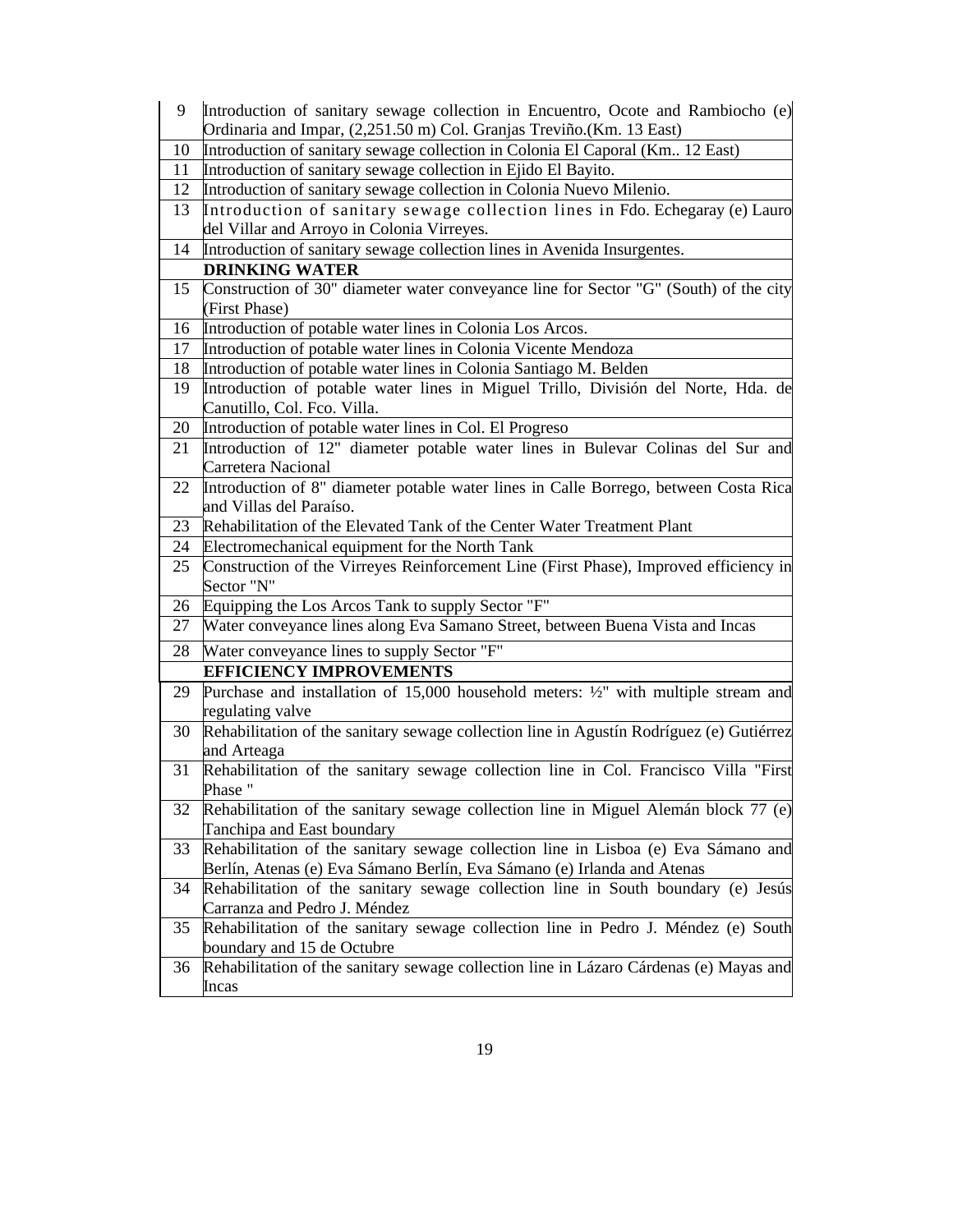| 37 | Rehabilitation of the sanitary sewage collection line in Incas (e) Lázaro Cárdenas and              |
|----|-----------------------------------------------------------------------------------------------------|
|    | Manuel Ávila Camacho                                                                                |
| 38 | Connections to the sanitary sewage collection system in Ejido El Bayito                             |
| 39 | Rehabilitation of water lines in Agustín Rodríguez (e) Arteaga and Gutiérrez                        |
| 40 | Rehabilitation of water lines in Privada Siete Leguas (e) Miguel Trillo and División del<br>Norte   |
| 41 | Rehabilitation of water lines in José Rodríguez (e) Martín Corona and West boundary,<br>Block 8     |
| 42 | Rehabilitation of water lines in Priv. Jazmín (e) Azalea and Transportation Line                    |
| 43 | Rehabilitation of water lines in Privada Escaleno (e) Privada Camposanto and North<br>boundary      |
| 44 | Rehabilitation of water lines in Expropiación Petrolera (e) Popocatépetl and<br>Tarahumaras         |
| 45 | Rehabilitation of water lines in Marcial Cavazos (e) Popocatépetl and Tarahumaras                   |
| 46 | Rehabilitation of water lines in Azalea (e) Bugambilia and Tulipán                                  |
| 47 | Rehabilitation of water lines in Quito (e) Roma and Lisboa                                          |
| 48 | Rehabilitation of water lines in Lisboa (e) Berlín and Quito                                        |
| 49 | Rehabilitation of water lines in Priv. Zihuatanejo (e) Gutiérrez and Independencia (and<br>Arteaga) |
| 50 | Rehabilitation of water lines in Lerdo de tejada (e) 12 de Octubre and Callejón 17                  |
| 51 | Rehabilitation of water lines in Miguel Trillo (e) Paredón and Poniente                             |
| 52 | Rehabilitation of water lines in Ramón Puente (e) Silvestre Terrazas and Centauro del<br>Norte      |
| 53 | Rehabilitation of the Villas de San Miguel sanitary sewage collector in the Coyote Alto<br>basin    |
|    | 54 Construction of the Los Toboganes sewer                                                          |

# **Tasks proposed for 2004**

| No. | <b>TASK NAME AND DESCRIPTION</b>                                                     |
|-----|--------------------------------------------------------------------------------------|
|     | <b>WASTEWATER COLLECTION</b>                                                         |
| 1   | Construction of the Anahuac-South-West sewer                                         |
| 2   | Construction of a 18" wastewater pressure line from the Lift Station to the "Animas" |
|     | Oriente I" main                                                                      |
| 3   | Disconnect sewer collection lines from storm drainage lines; Heroes-Gutierrez sewer  |
| 4   | Disconnect sewer collection lines from storm drainage lines; BERLIN sewer, First     |
|     | Phase                                                                                |
| 5   | Disconnect sewer collection lines from storm drainage lines; DONATO GUERRA           |
|     | sewer, First Phase                                                                   |
| 6   | Disconnect sewer collection lines from storm drainage lines; 15 DE SEPTIEMBRE        |
|     | sewer, First Phase                                                                   |
| 7   | Disconnect sewer collection lines from storm drainage lines; GUATEMALA sewer         |
|     | (Second Phase)                                                                       |
| 8   | Disconnect sewer collection lines from storm drainage lines; COMONFORT sewer         |
| 9   | Disconnect sewer collection lines from storm drainage lines; RUIZ CORTINEZ sewer     |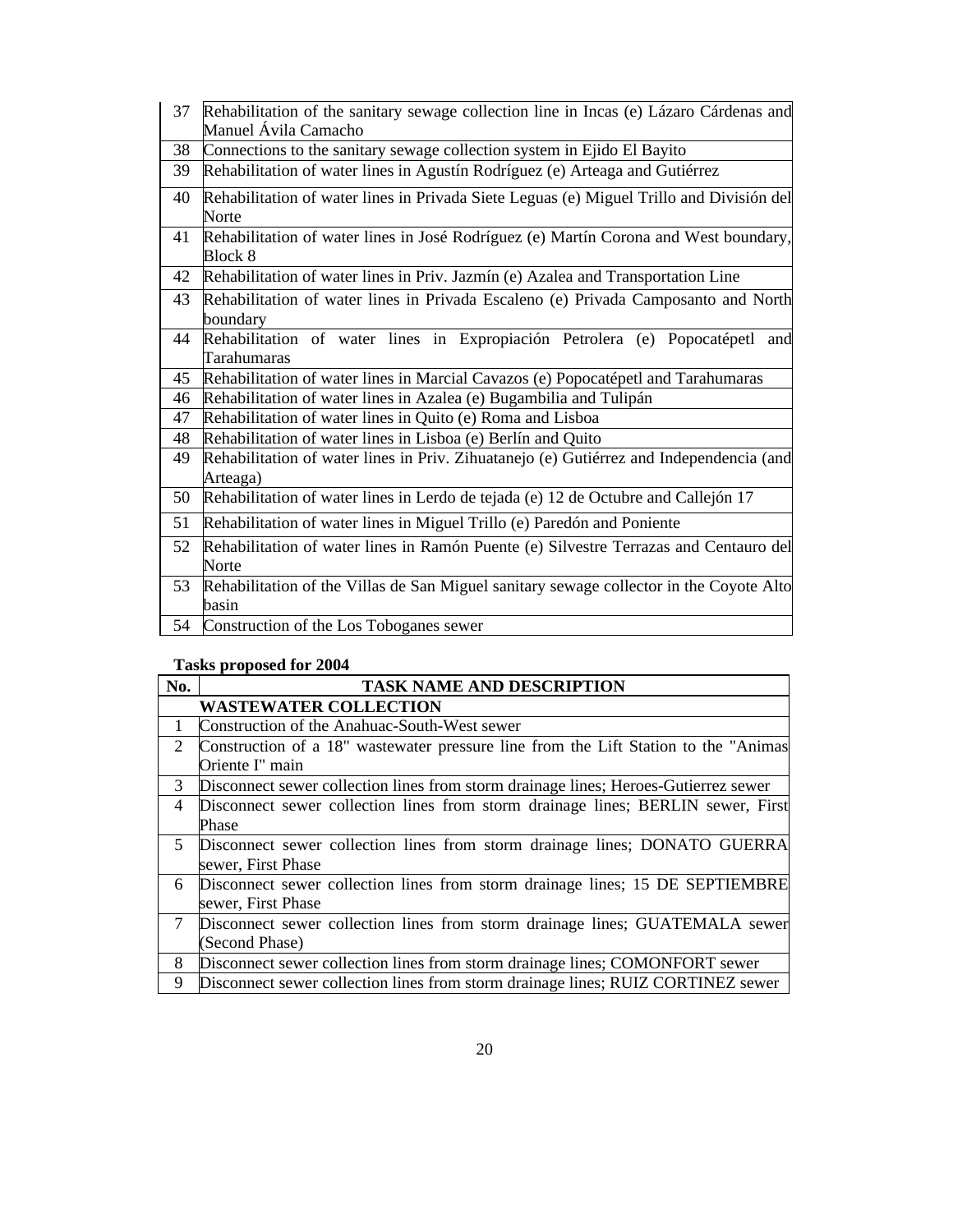| 10              | Disconnect sewer collection lines from storm drainage lines; Construction of<br>drainpipes in Avenida CESAR LOPEZ DE LARA |
|-----------------|---------------------------------------------------------------------------------------------------------------------------|
| 11              | Disconnect sewer collection lines from storm drainage lines; PERU-ALLENDE sewer                                           |
|                 | (First Phase)                                                                                                             |
| 12              | Disconnect sewer collection lines from storm drainage lines; PERU-ALLENDE sewer                                           |
|                 | (Second Phase)                                                                                                            |
| 13              | Connect the Southwest sanitary sewage main to the Coyote main                                                             |
| 14              | Construction of the "Animas Oriente I" collector in the city's south sector. First Phase                                  |
|                 | between chainage 0+000 and 0+967.57. (Additional Agreement).                                                              |
| 15 <sup>2</sup> | Construction of the "Animas Oriente I" collector in the city's south sector. Third phase                                  |
|                 | between chainage 2+836.33 and 5+711.02. (Additional Agreement).                                                           |
|                 | 16 Tasks to disconnect sewer collection lines from storm drainage lines; Donato Guerra –                                  |
|                 | Aldama sewer                                                                                                              |
|                 | <b>WATER</b>                                                                                                              |
| 17              | Electromechanical equipment for the Narciso Mendoza Cistern to supply the Los                                             |
|                 | <b>Arcos Tank</b>                                                                                                         |
| 18              | 30" conveyance line from the Narciso Mendoza Cistern to Calle Heroe de Nacataz                                            |
|                 | (First Phase)                                                                                                             |
|                 | <b>EFFICIENCY IMPROVEMENTS</b>                                                                                            |
| 19              | Construction of the "Las Animas" wastewater lift station                                                                  |
| 20              | Improved efficiency with the construction of the Las Animas 76 cm collector (First                                        |
|                 | Phase)                                                                                                                    |
| 21              | Construction of Las Animas 76 cm. collector (Second Phase)                                                                |
| 22              | Rehabilitation and reinforcement of the Matamoros Tank                                                                    |
| 23              | Leak detection and repair program throughout the city (First Phase)                                                       |
| 24              | Construction of a 16" conveyance line to feed the Los Arcos Tank                                                          |

# **Tasks proposed for 2005**

| No.            | <b>TASK NAME AND DESCRIPTION</b>                                                                     |
|----------------|------------------------------------------------------------------------------------------------------|
|                | <b>WASTEWATER COLLECTION</b>                                                                         |
| $\mathbf{1}$   | Construction of a Wastewater Treatment Plant for the Northwest sector (FIRST)<br>MODULE 200 L/S.).   |
| $\overline{2}$ | Construction of a 30" wastewater pressure line from the North Lift Station to the<br>Northwest WWTP. |
| 3              | Disconnect sewer collection lines from storm drainage lines; DONATO GUERRA<br>sewer (Second Phase)   |
| 4              | Disconnect sewer collection lines from storm drainage lines; DONATO GUERRA<br>sewer (Third Phase)    |
| 5              | Disconnect sewer collection lines from storm drainage lines; 15 DE SEPTIEMBRE                        |
|                | sewer (Second Phase)                                                                                 |
|                | <b>WATER</b>                                                                                         |
| 6              | Looping in sector "Q" Infonavit. (First Phase.)                                                      |
| 7              | Looping in sector "O" Centro (First Phase)                                                           |
| 8              | Looping in sector "M" Norte (First Phase)                                                            |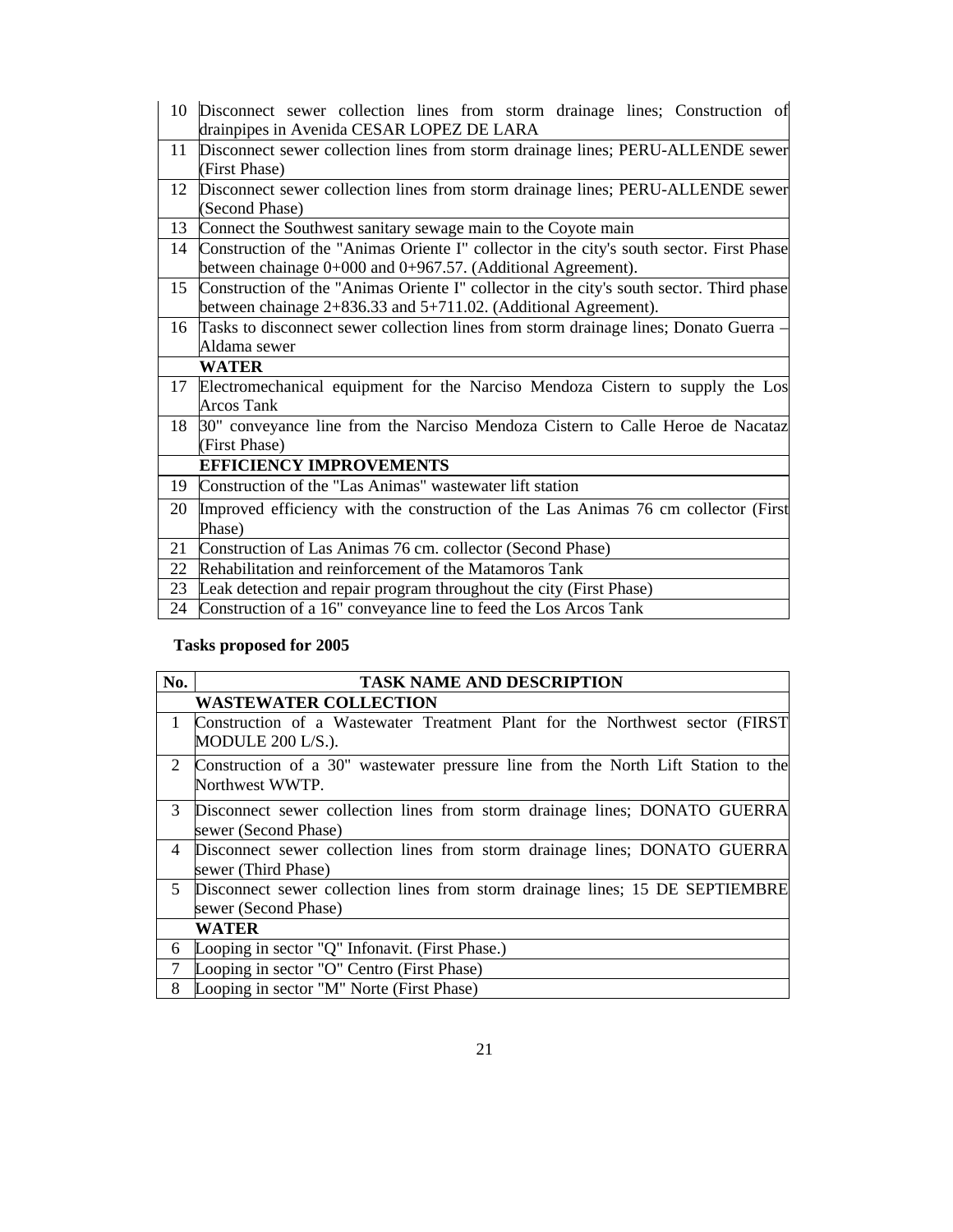| Looping in sector "H" Concordia (First Phase)                                         |
|---------------------------------------------------------------------------------------|
| 10 Construction of 30" conveyance line from Narciso Mendoza Cistern to Calle Héroe de |
| Nacataz (Second Phase)                                                                |
| 11 Headworks, distribution tank, and connections at Central Plant                     |
| 13 Sectional Looping in sector "N" Matamoros (First Phase)                            |
| 14 Change of Precipitator Modules in Central Plant                                    |

# **Tasks proposed for 2006**

| No. | <b>TASK NAME AND DESCRIPTION</b>                                            |
|-----|-----------------------------------------------------------------------------|
|     | <b>WASTEWATER COLLECTION</b>                                                |
|     | Construction of the Alazanas Wastewater Lift Station (FIRST MODULE 200 L/S) |
|     | Replace collapsed segments of the Madero Collector                          |

 Construction of a 30" wastewater pressure line from the Alazanas Lift Station to the North Lift Station.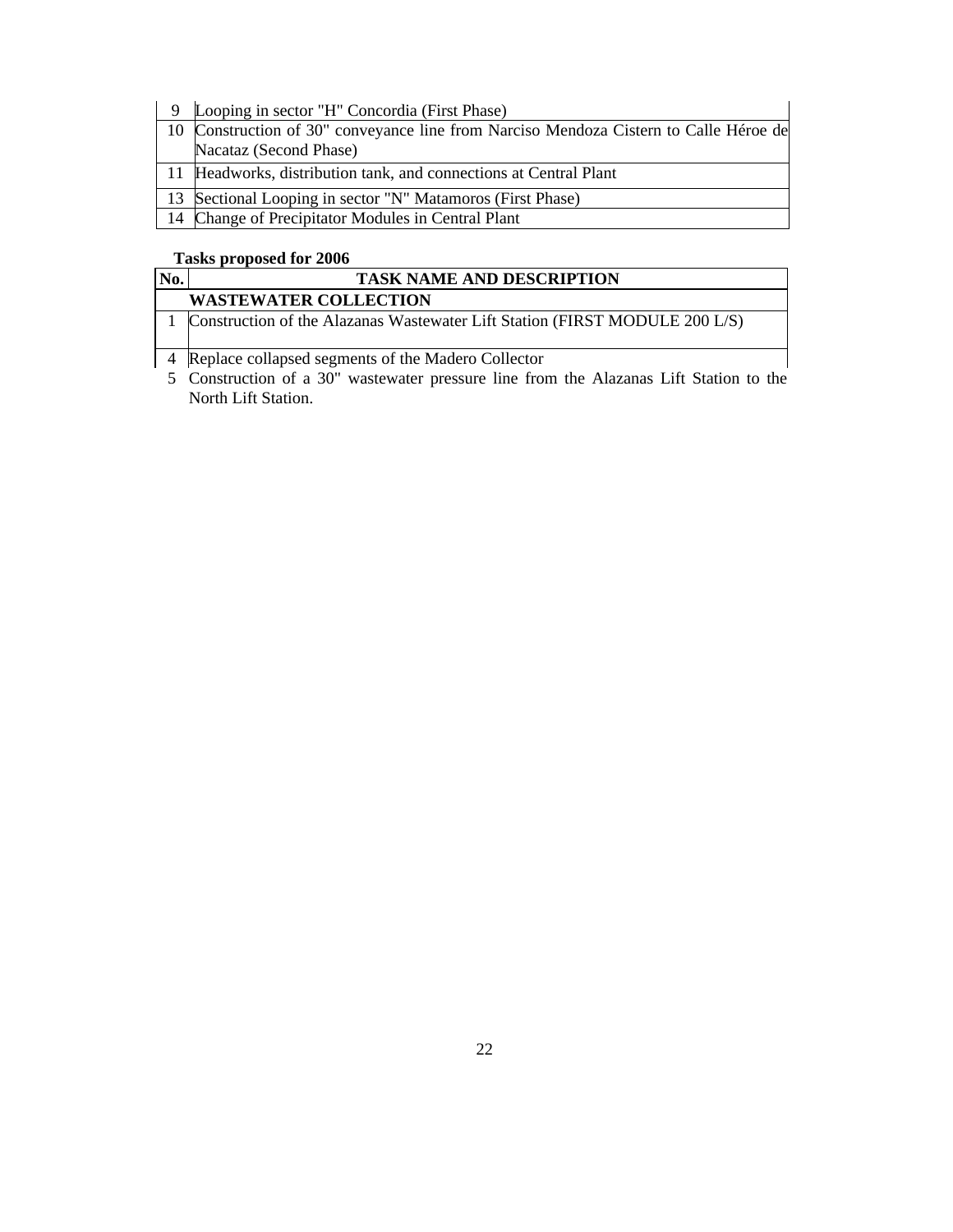# **4. Financial Feasibility and Project Management**

# **a. Financial Feasibility.**

The North American Development Bank (NADB) developed a financial analysis for COMAPA to determine the financial structure for the Nuevo Laredo project.

After a careful review of the tasks included in the project proposed for certification, and with technical support from the project's final designs, costs for the proposed project were established as follows:

| Item                                | Amount<br>(Millions of U.S. dollars) |
|-------------------------------------|--------------------------------------|
| Water (funded only by Mexico)       | 16.6                                 |
| Wastewater Collection and Treatment | 411                                  |
| Total                               | -57 Z                                |

## **Financial Structure.**

As it may be observed, the total cost of the project is significant, so defining an appropriate financial structure that would address the interests of the agencies involved was a difficult task. However, the structure summarized in the following table was ultimately defined:

#### **FINANCIAL STRUCCTURE**

| <b>FUNDING SOURCE</b> | <b>AMOUNT</b>         | $\frac{6}{9}$ |
|-----------------------|-----------------------|---------------|
|                       | (MILLIONS OF DOLLARS) |               |
| Mexico                | 32.8                  | 57            |
| BDAN-BEIF*            | 20.0                  | 34            |
| <b>BDAN</b> Loan      | 4.9                   | Q             |
| Total                 | 57.7                  | 100           |

\*This amount is contingent upon the authorization of the EPA-BEIF budget for FY05

### **b. Rate/Fee Model.**

The municipality of Nuevo Laredo, Tamaulipas will allocate funds to build, operate, and maintain the necessary infrastructure. Rates and fees were estimated on the basis of the community's income level. The rate model was developed by the project sponsor with assistance from the NADB. Applicable rates are presented in the table below: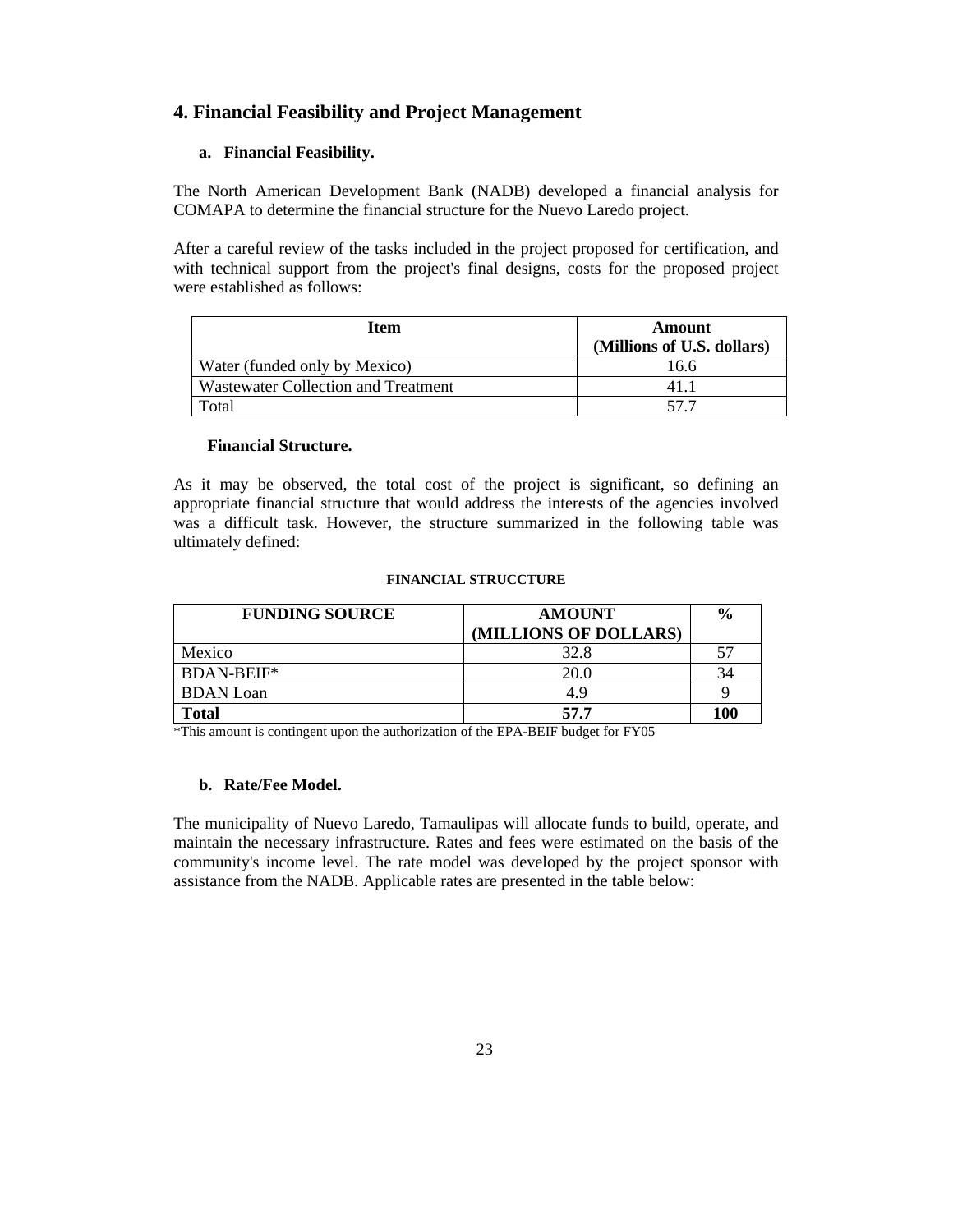### **RATE MODEL**

| <b>YEAR</b>           | <b>RATE</b><br>$(Pesos/M^3)$ | <b>Average Billing</b><br>(Pesos/user/month) | <b>Increase</b> |
|-----------------------|------------------------------|----------------------------------------------|-----------------|
| $2003$ – Current rate | 4.59                         | \$116.81                                     |                 |
| June 2004             | 6.42                         | \$163.54                                     | 40%             |
| 2005                  | 6.62                         | \$168.45                                     | 3%              |
| 2006                  | 6.95                         | \$176.87                                     | 5%              |

The project will have a critical grant component from the Border Environment Infrastructure Fund. Without this assistance, the rates would have been twice the amount calculated, assuming that everything were funded by loans.

To ensure the appropriate operation of water and wastewater systems, the applicant will be required to create and maintain the following reserves:

- **·** Operation and Management Reserve (OMR) for US \$454,545, which shall begin in FY 2005 and will be maintained through 2007.
- **·** Equipment Repair and Replacement Reserve (RRR) for US \$133,425, which will have to be established in FY 2005 and will be maintained through 2009.
- **·** Debt Service Reserve (DSR), which shall comply with the terms established by each of the project's funding sources.

# **c. Project Management.**

The project will be managed by the *Comisión Municipal de Agua Potable y Alcantarillado* of Nuevo Laredo, which has adequate personnel to manage the proposed infrastructure, as well as sufficient capacity to address any potential emergency related to the project's operation and maintenance.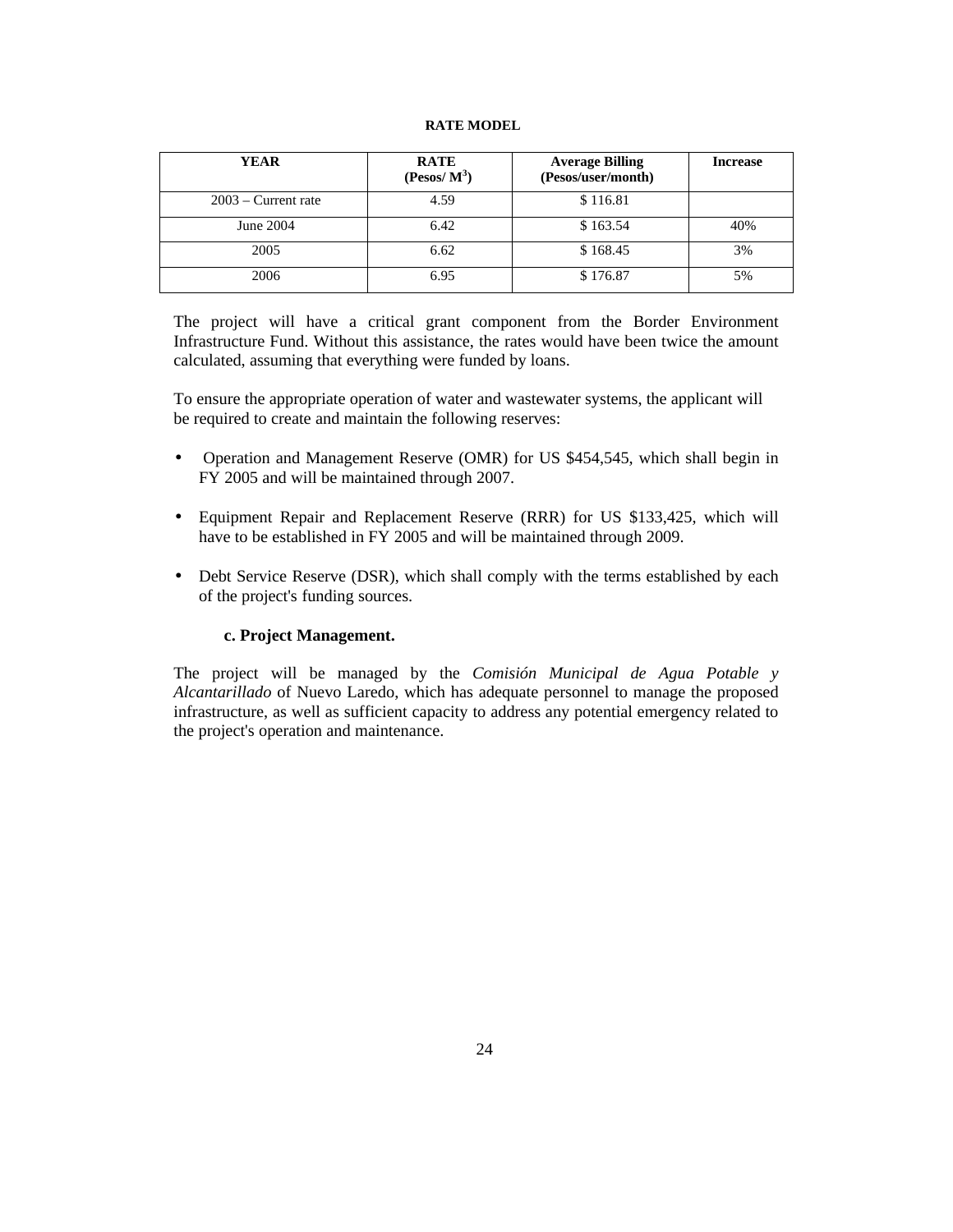# **5. Community Participation**

### **a. Comprehensive Community Participation Plan.**

### **Steering Committee.**

The Steering Committee was established on February 16, 2004 and named Steering Committee for Information on the Project for Improvements to the Water, Wastewater Collection and Treatment Systems in Nuevo Laredo. This committee includes:

- **Exercise Ricardo Cantú Ríos, from the Nuevo Laredo Builders Association, Chairman;**
- ß Héctor Hugo Santos from the Association of Civil Engineers of Mexico, Secretary; and
- **José G. Covarrubias Rodríguez, Technical Manager of COMAPA Nuevo Laredo,** Technical Secretary.

In addition, there are 9 alternates representing various local organizations, including the Citizens' Coordinating Committee, the Chamber of the Construction Industry, the *Asociación de Colonias Populares*, the Mexican Association of Realtors, and *El Colegio de la Frontera Norte*. Since its inception, the committee has received assistance from BECC staff.

At its installation meeting, the committee was informed about the tasks that comprise the project proposed for BECC certification.

### **Approved Community Participation Plan:**

The Nuevo Laredo steering committee submitted a public participation plan to the BECC on February 13 and approved by BECC on February 23, 2004. The plan comprises the development of a steering committee, meeting local organizations, providing project information to the public, holding public meetings and submitting a final report for the project. Activities carried out in fulfillment of the plan are presented below:

The community participation committee took up the task of developing an extensive outreach program to broadcast to the community the projects proposed for certification, the benefits they will bring to the community, and the associated costs and economic impacts for the population. This program included information provided through the mass media, primarily radio, as well as a large number of face-to-face meetings with various sectors of the community, such as professional organizations, academia, and grassroots associations, so that at the end of the process, the majority of the community was aware of the project, the benefits it intends to achieve, and the potential repercussions for the overall population.

### **Meetings with local organizations:**

For this requirement, more than 25 meetings were conducted with various professional, grassroots, and non-governmental organizations with local representation. COMAPA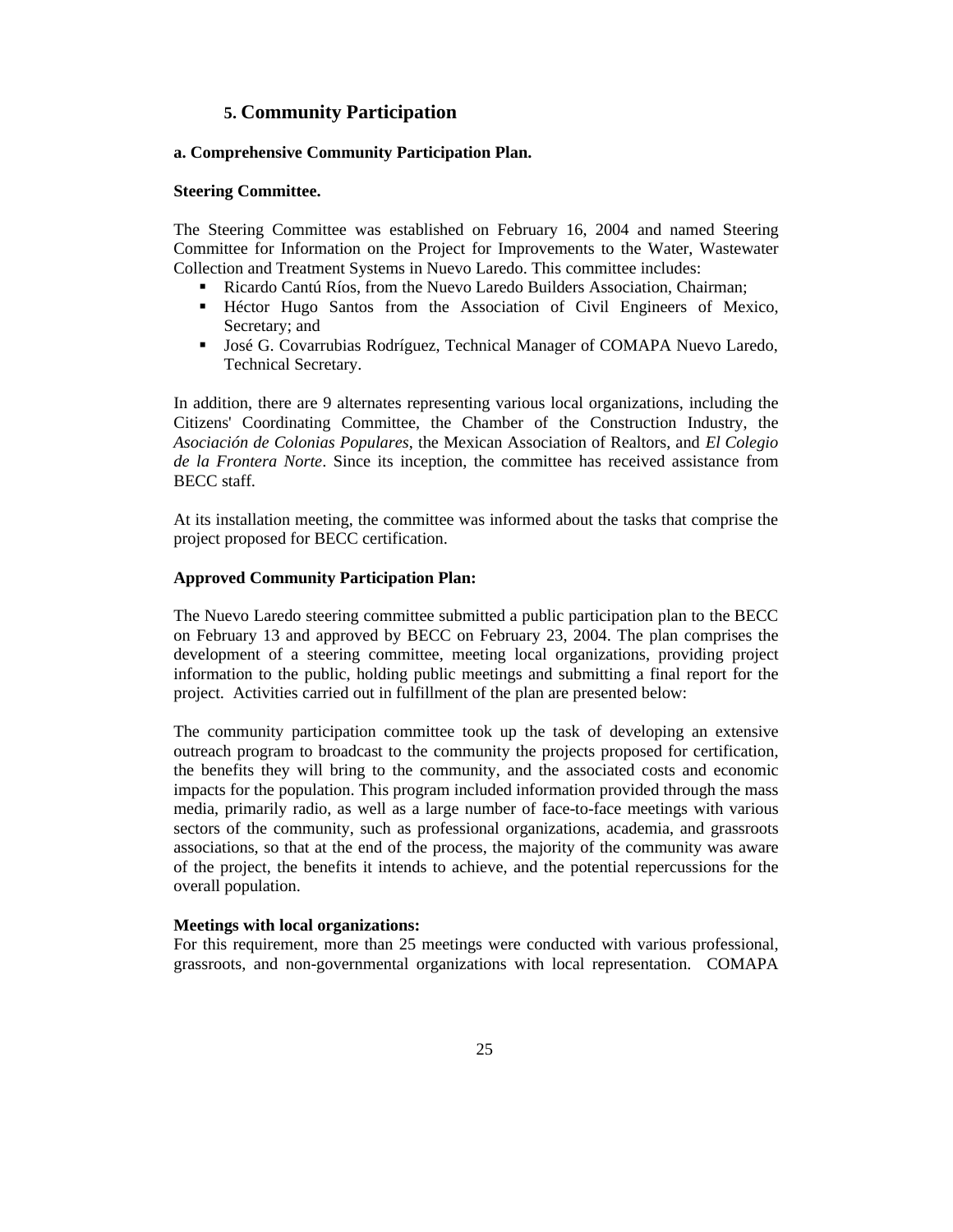Nuevo Laredo prepared a video with an explanation of the project to be used at local meetings.

#### **Public Information.**

The Steering Committee, with support from COMAPA, prepared written information about the project with the purpose of making it available during public meetings. Information about the project was also made available at the COMAPA office for review by individuals or institutions.

The project sponsor has used all possible media to distribute the project proposal, including copies of it that were submitted to the Steering Committee and handed out at meetings with local organizations. In addition, these copies were mailed to said organizations.

#### **Public Meetings.**

As part of the BECC eligibility criteria, at minimum of two open public meetings have to be conducted to explain the project and address questions about its development, as well as to obtain the residents' input regarding the project in question. The reasons behind the proposed actions must be detailed, along with the benefits resulting from their implementation. The benefits resulting from the proposed project must also be explicitly stated.

**First public meeting:** This meeting was held on April 3 at the Nuevo Laredo Civic Center and had an estimated 500 attendees. This meeting was attended by the City Mayor, the entire Steering Committee, local governmental and non-governmental organizations, and members of the BECC staff. The video prepared for the project was played at this meeting, and the project was explained in detail by the General Manager of COMAPA. A general presentation was made of the project costs. Overall, there was an atmosphere favorable to the project, as no objections were raised about it. There was also extensive coverage by the local media.

**Second public meeting:** This second meeting was held on May 27 at the same location – the Civic Center- and was attended by approximately 450 persons. The project was once again explained to attendees, detailed costs of the project were presented, highlighting the rate increase needed to support the project's funding, as well as the benefit of grant funding that the city will receive for the project. At the end of the meeting, after being informed of the project's scope, costs, and benefits for the city and its residents, the attendees voted for approval of the rate increase. As a general comment, in this meeting and through all the public process is clear and explicit the community support to the project. There was extensive press coverage.

**b. Report to Document Public Support:** Once the public review process concluded, a Comprehensive Community Participation Report was prepared using all comments made about the project and the corresponding conclusions. This report was submitted to the BECC for approval.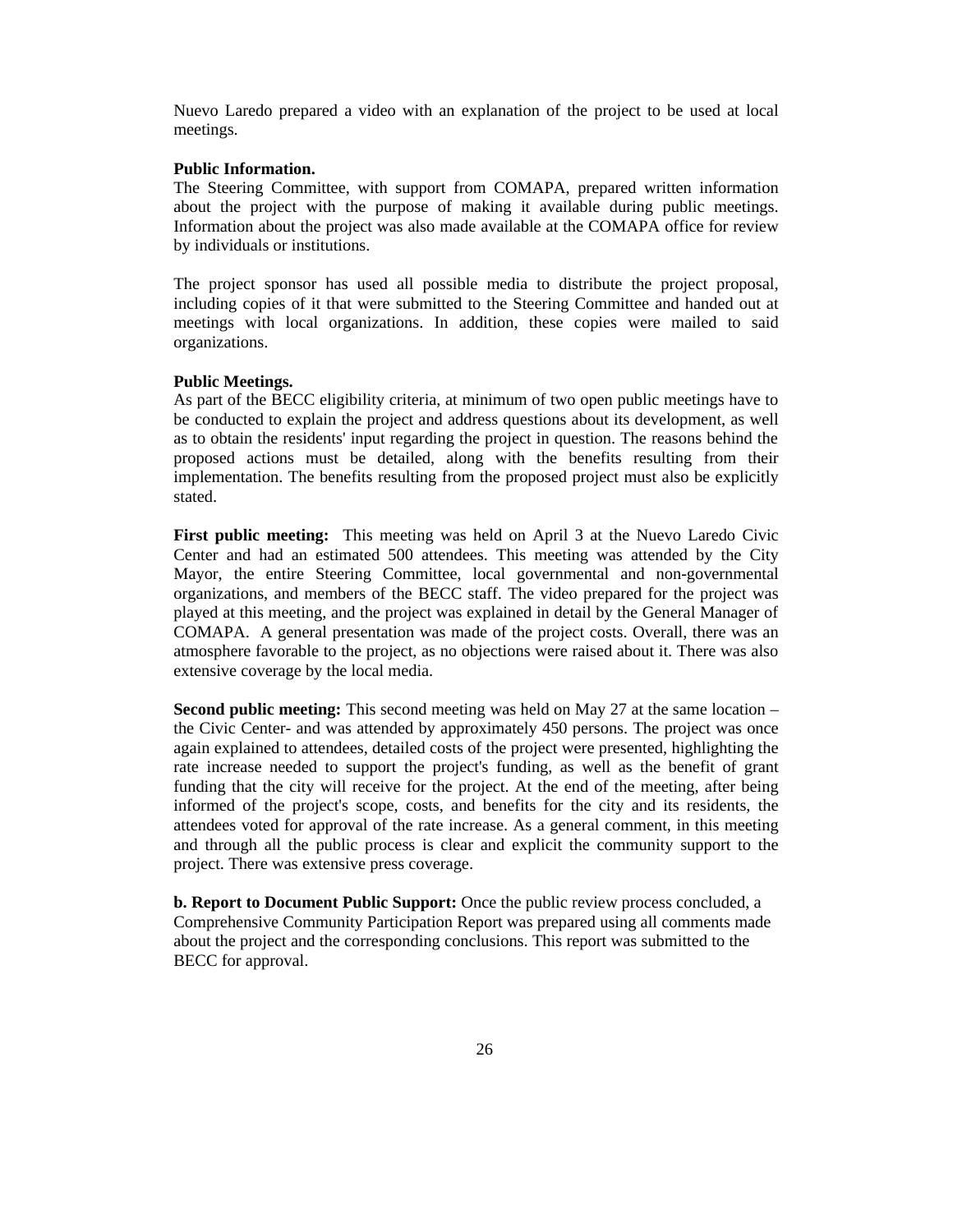# **6. Sustainable Development.**

### **a. Definition and Principles.**

The project for Improvements to the Water, Wastewater Collection and Treatment Systems in Nuevo Laredo meets the definition of sustainable development promoted by the BECC: "Conservation oriented social and economic development that emphasizes the protection and sustainable use of resources, while addressing both current and future needs, and present and future impacts of human actions." All applicable environmental requirements have been met, and the increases in water use and discharges are in agreement with local planning documents.

The project's objective is to provide water, wastewater collection and treatment services to all the community within a 20-year planning period, inasmuch as they are currently provided in a deficient manner and in the case of wastewater collection and treatment, not they are not available to all residents. At present, only two thirds of the wastewater generated by the city are treated adequately, and this has a negative effect on the environment and seriously limits the possibility of water reuse in the Lower Rio Grande watershed. This project has goals for the reduction of per capita water usage and primarily for the elimination of water losses. This will facilitate the rational use of water resources and will provide certainty for future growth.

Overall, the proposed project will promote significant environmental and natural resource conservation benefits, inasmuch as the following feasible objectives have been established:

- Improve Rio Grande water use and withdrawal efficiencies.
- Optimize distribution lines and abate water losses.
- Increase household metering coverage to be able to bill and collect the actual amount of water used up by residents and thus promote the rational use of water.
- Increase wastewater collection infrastructure to adequately convey raw water to the treatment facilities and treated water to the final discharge point.
- Treat all wastewater generated by city residents. This will make additional volumes of treated water available for industrial reuse and/or other uses in the city and downstream.
- Totally eliminate untreated wastewater discharges to the Rio Grande.

This project intends to provide 100% water, wastewater collection and treatment coverage by the end of the performance period, substantially improving the overall life conditions for residents who currently lack these services, and opening up the possibility of developing economic activities that may provide better opportunities to the community.

In view of the above considerations, it is established that this project conforms to BECC's sustainability principles.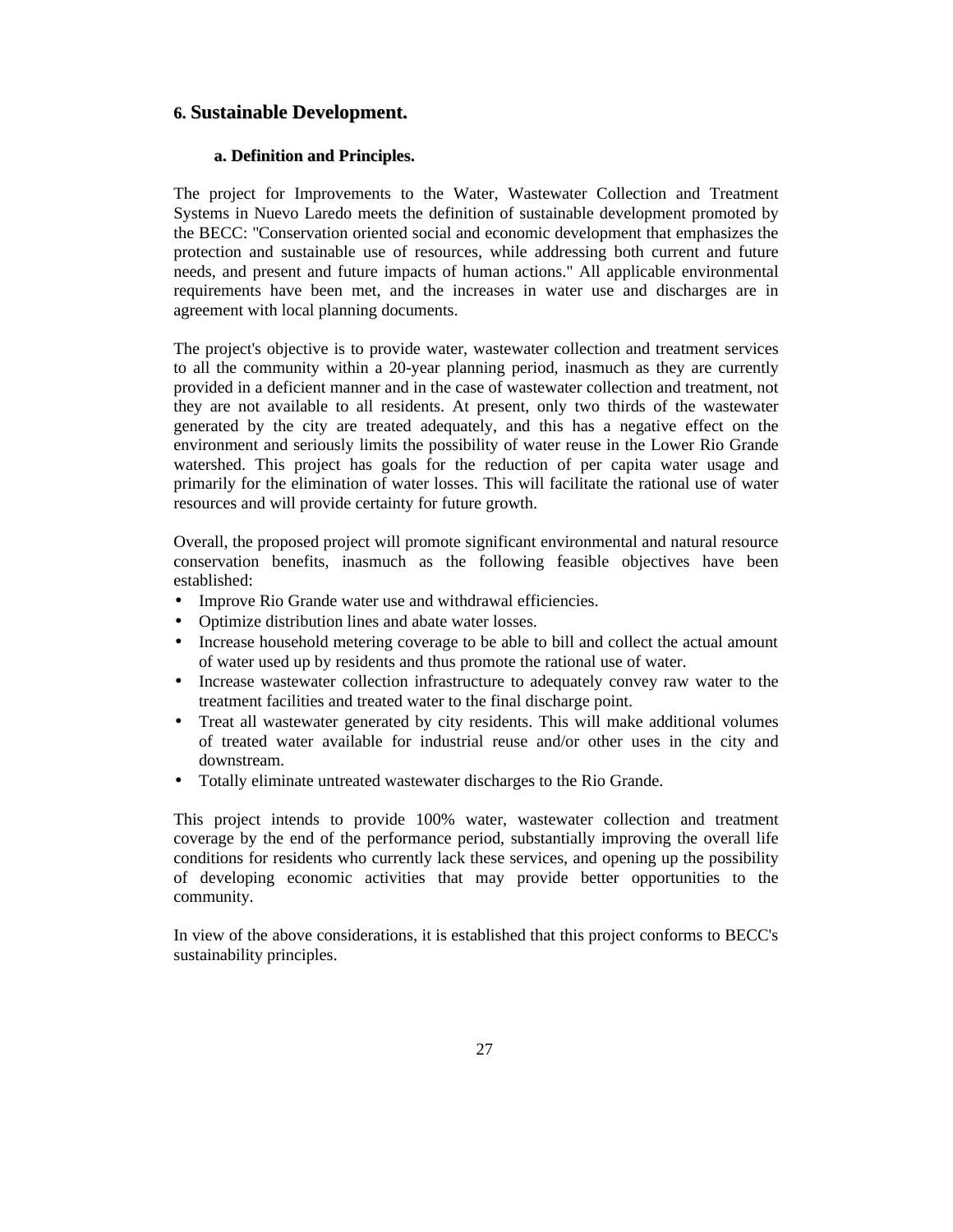### **b. Institutional and Human Capacity Building**

As part of the project and in addition to the construction of infrastructure, activities and actions to enhance the institutional capacity of COMAPA Nuevo Laredo, has been identified.

- Update and upgrade the user registry and the commercial information system (computer system) to improve billing and collection practices and reduce payment delinquency.
- Improve the information control and follow up processes by designing and implementing organization and procedure manuals for all the areas.
- Install 15,000 household meters to promote rational water use.
- Along with the household meter installation program, billing and water use information from different city areas will be correlated with water flows entering the distribution system. This will enable the utility to identify and implement actions to reduce water losses and unaccounted water volumes.
- Continue the ongoing water culture campaign, which will be reinforced within the next few years to create public awareness as to the importance of water conservation and rational use.
- The enhanced infrastructure will demand greater technical capacity by COMAPA Nuevo Laredo to operate the system efficiently. This will be incorporated through a comprehensive human resource development program.
- COMAPA Nuevo Laredo has developed safety procedures and practices to minimize the risk of an environmental contingency related to chlorine gas leaks.
- NADB developed a study aimed at assessing the rate structure to provide COMAPA Nuevo Laredo with a tool to implement service fees in accordance with the financial conditions, with the purpose of operating in optimal conditions, maintain the best possible service, and increase infrastructure, making the project a self-sustainable venture.
- To implement all these actions and service the NADB loan, the project applicant has established a rate increase that was initially estimated at 40%, to be implemented since June 2004.

A point worth highlighting is the maintenance and preservation of existing infrastructure. Accordingly, the project proposes to reinforce facility maintenance programs.

Additionally, the training will include a contingency program for the system's construction, start-up and operation phases, which will be provided in writing to all the staff directly or indirectly involved in these activities. A safety program will also be implemented and reinforced by the provision of an appropriate number of equipment. The safety program will include enforcement of construction specifications, in addition to general procedures for operating the equipment and facilities that conform the systems, including electrical installations.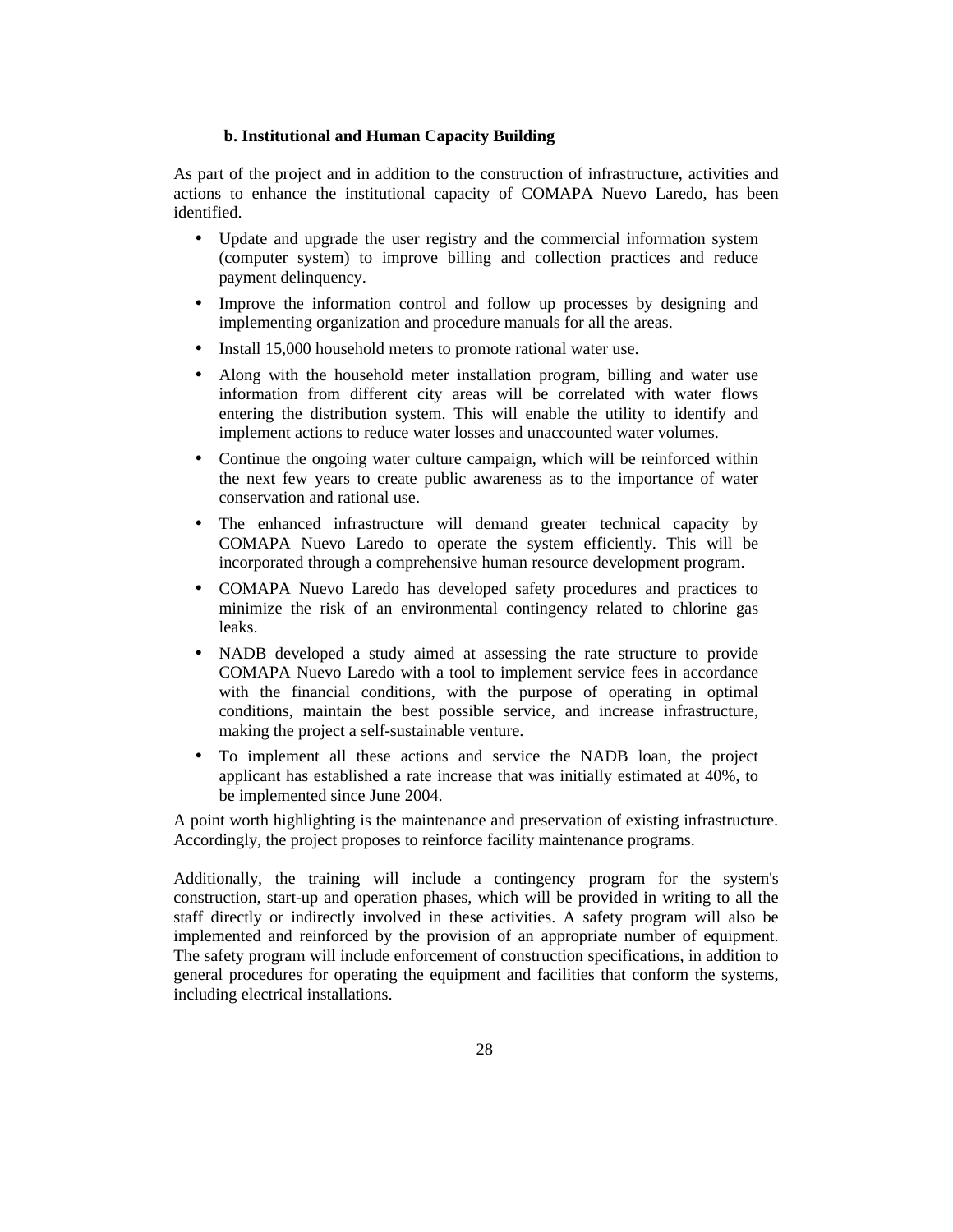### **c. Conformance to Local and Regional Conservation and Development Plans**

This project conforms to BECC requirements and is based on the strategic guidelines established in the Municipal Urban Development Plan and regional conservation regulations and criteria, whose main objective is to improve the quality of life of the city's residents within a framework of harmonious and balanced integration by planning urban development and land management. Such policies and guidelines relate to three fundamental issues: growth, conservation, and improvement.

The development of the project conforms entirely to the city's urban development planning strategies, both for its current needs as well as for future needs projected, and largely contributes to achieving the objectives of improving the quality of life of city residents. An example of this is that since the planning phase, the project considered the potential growth of the city's northwestern area, resulting from the construction of the International Bridge III, which will demand the introduction of basic services.

It is indisputable that there is currently a lack of services in certain city areas, which cannot wait until the project is certified; therefore, as part of the project and with support and coordination from BECC, NADB, and EPA, a previous phase was proposed, which included tasks that began in 2003. These projects have started to provide benefits to the population even before the project's certification. These tasks, in addition to providing direct benefits to the community, are a sample of the local and federal governments' interest in successfully completing this project. In addition, projects will be built within the next few years that will enable the city to provide a suitable way of living to future generations. This is a significant contribution to the sustainable development of Nuevo Laredo's urban area.

In the area of regional planning, the project incorporates actions and works included in the National Hydraulics Program (PNH by its initials in Spanish), such as the implementation of projects and actions intended to reduce unaccounted water losses and increase COMAPA's overall efficiency. The project is also oriented towards reducing water contamination in a watershed considered by the PNH to be a priority area by virtue of being a binational watershed with significant economic activity and a large number of communities established downstream, along the margins of the Rio Grande, which divert water directly from the river.

Moreover, the project meets the basic premises of policy guidelines proposed by the PNH, as it targets its efforts to considering the development of the city of Nuevo Laredo within a sustainability framework that considers water as a national security resource and incorporates user participation in decision making processes, inasmuch as they are the ones ultimately affected by the implementation of water related policies, and receive the direct impact of the quality of services.

The project conforms to the U.S.-Mexico Border 2012 Environmental Program by complying with Goal 1 (Reduce water contamination) and Objectives 1 (promote an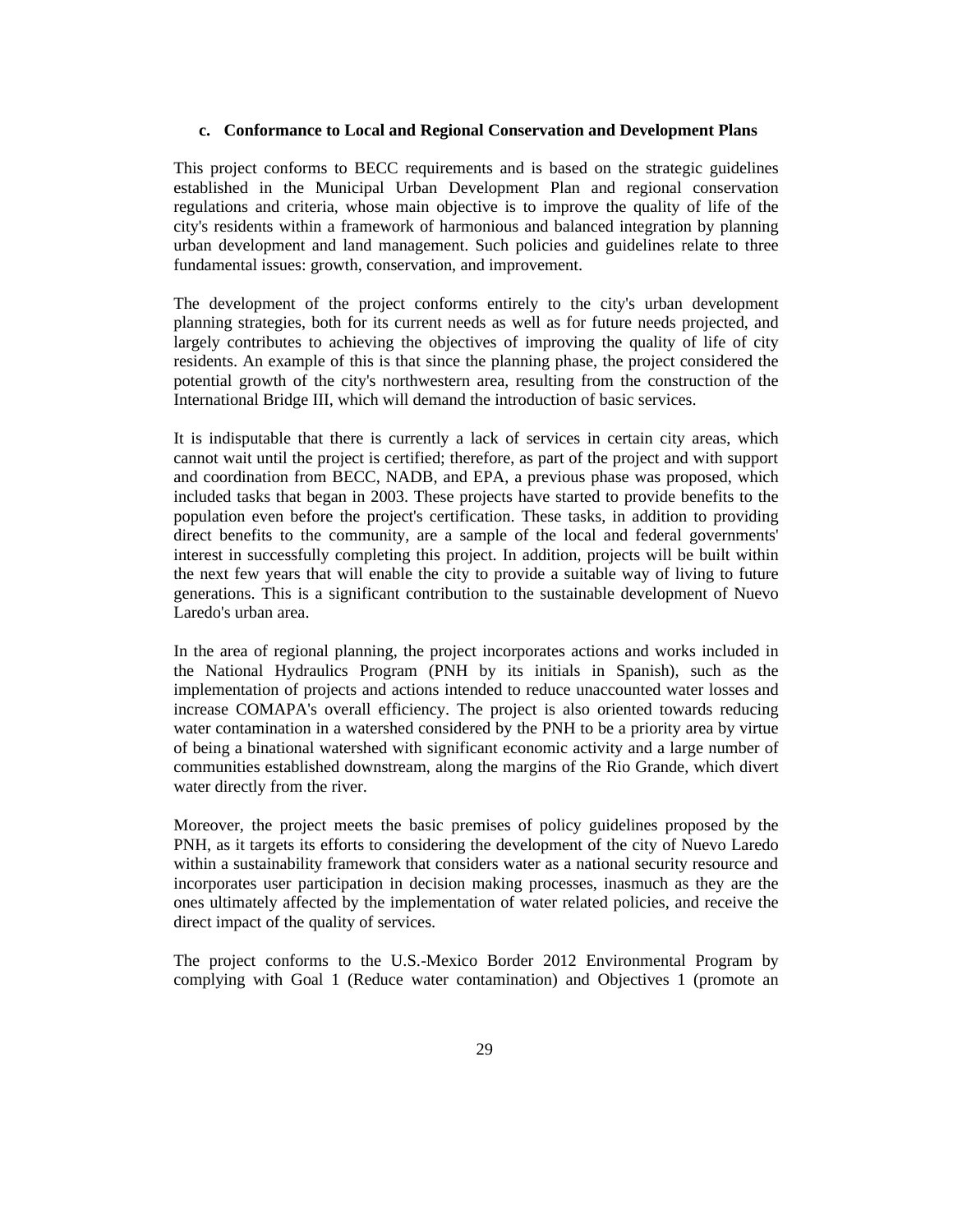increase in residential hookups to the water, wastewater collection and treatment systems), and 4 (promote improvements to the efficiency of water utilities).

### **d. Natural Resource Conservation**

Proposals to improve water infrastructure are oriented towards a better use of water by improving water collection, storage and distribution. One of the project's main objectives is to promote the rational use of water in light of its scarcity in the Lower Rio Grande region.

Additionally, improvements in household metering and adjustments in user fees, as well as public education campaigns implemented time ago, are intended to reduce the daily per capita water consumption rate.

With the improvements proposed for the wastewater collection system and the corresponding treatment system, water from the sewer collection system will reach a higher quality level before getting to its final destination in natural water bodies, creating thus safer sanitary conditions for the community. This same treated water may be later reused by industries or in activities that promote a better use of water.

The construction of the sewer system and the East Wastewater Treatment Plant will substantially improve the quality of water that currently flows into "El Laguito", contributing thus to improve the current conditions of this important body of water.

It is also worth highlighting the great interest of COMAPA Nuevo Laredo for implementing power conservation measures throughout their facilities. For example, the preferred alternative for the wastewater treatment system requires a small amount of energy; this will help to curtail operating costs. At the International Wastewater Treatment Plant, the project proposes to change some pieces of equipment that will allow the applicant to reduce the current power requirement by approximately 1,300 HP by year; this will represent a significant saving of power and ultimately, of financial resources.

### **e. Community Development**

Results obtained from the implementation of the project, in addition to improving the quality of water and the environment will create favorable conditions for the city's development, starting with the creation of new jobs for the construction, operation and maintenance of the proposed projects. In addition, the project will continue promoting the establishment of industries as has happened in recent years, particularly *maquiladoras* [twin plants], creating a source of economic and social development for the locality by ensuring the provision of services.

At the present time, these untreated wastewater discharges represent a health problem, since they appear within the urban area. By treating wastewater, residents of areas